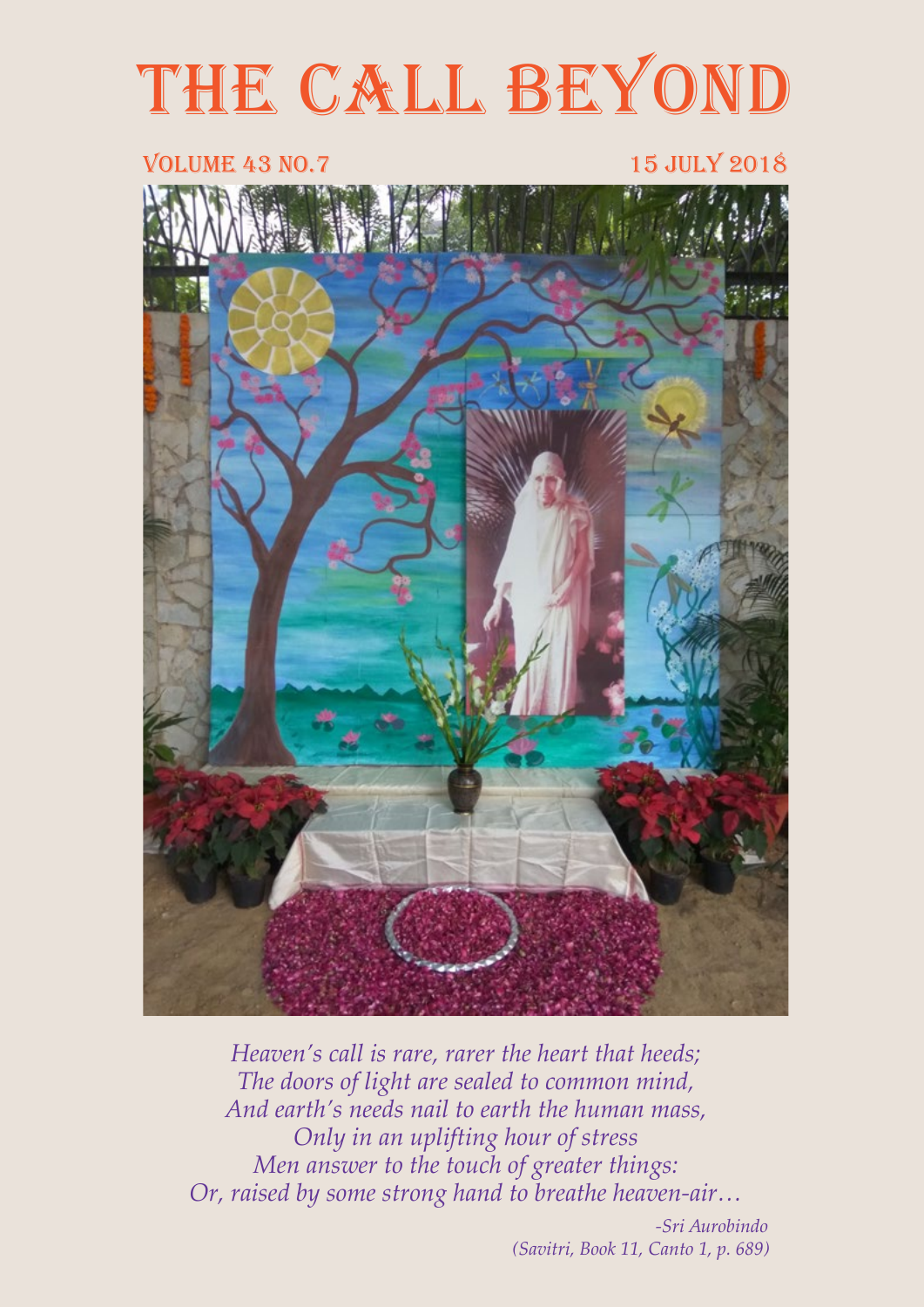

An Online publication of SRI AUROBINDO ASRHAM - DELHI BRANCH [www.sriaurobindoashram.net](http://www.sriaurobindoashram.net)

#### **Highlights**

- *• Sri Aurobindo on 'Bhakti' : Page 12*
- *• The Mother on 'Meditation vs. Work': Page 17*
- *• Do the Good Die Young?: Pages 18 & 20*

*Cover painting: Shri Hrishikesh Kumar*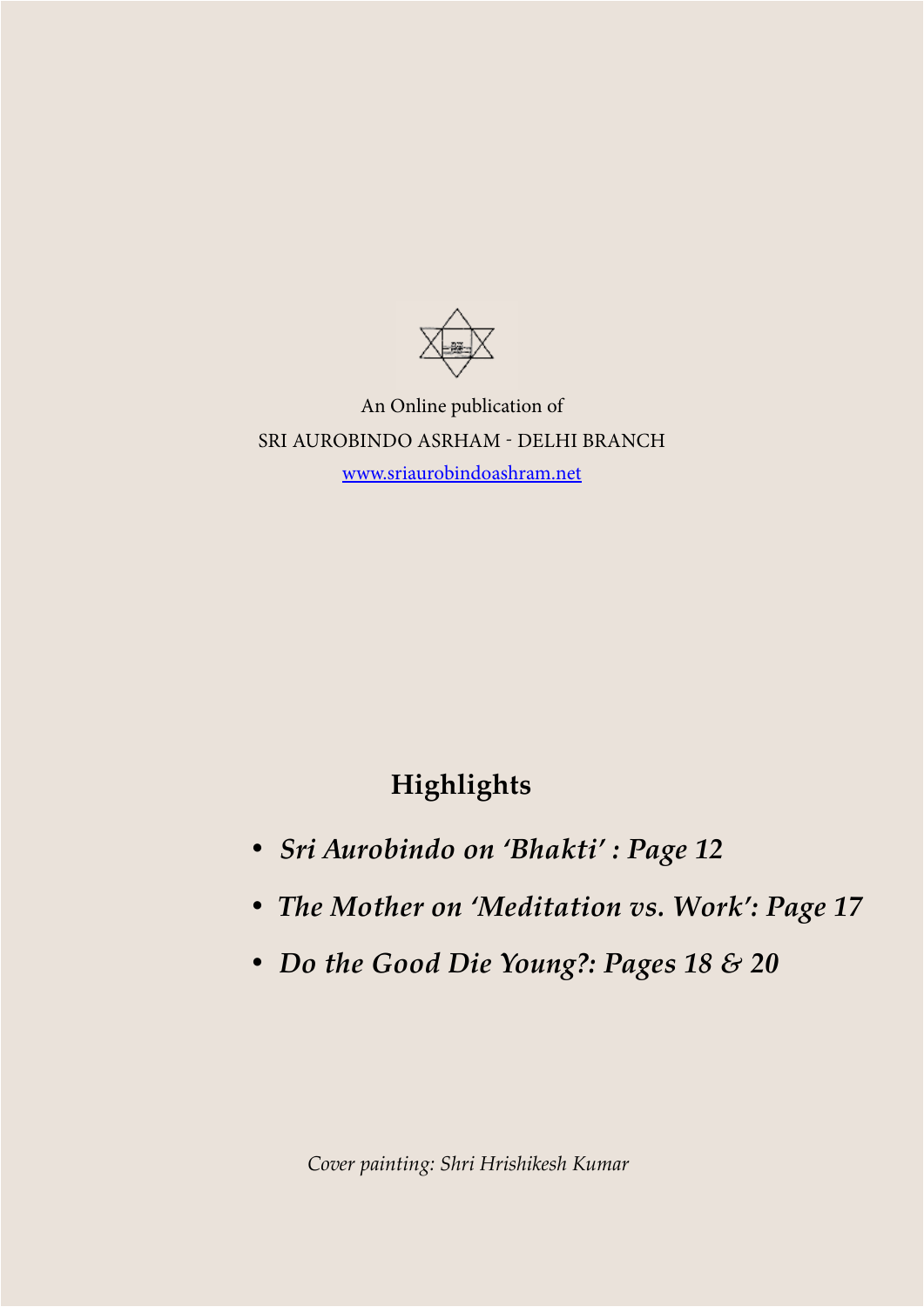# Contents

| editorial                                                |  |
|----------------------------------------------------------|--|
| When Less is More .                                      |  |
| readers write                                            |  |
| . We Love to Hear From You                               |  |
| article                                                  |  |
| In Praise of Moderation.                                 |  |
| words of the Mother                                      |  |
| One Dreams of Miracles .                                 |  |
| hundred years ago                                        |  |
| The Synthesis of Yoga                                    |  |
| twenty five years ago                                    |  |
| The Truth J'm Seeking.                                   |  |
| tip of the month                                         |  |
| Meditation vs Work.                                      |  |
| poetry                                                   |  |
|                                                          |  |
| <u>In a service de la comptant de la compta</u><br>Trust |  |
| may i help you                                           |  |
| Profound Truth                                           |  |
| appreciations                                            |  |
| Feedback & Encouraging Words 22                          |  |
| notice board                                             |  |
| <b>Forthcoming Events</b>                                |  |
| Contact us                                               |  |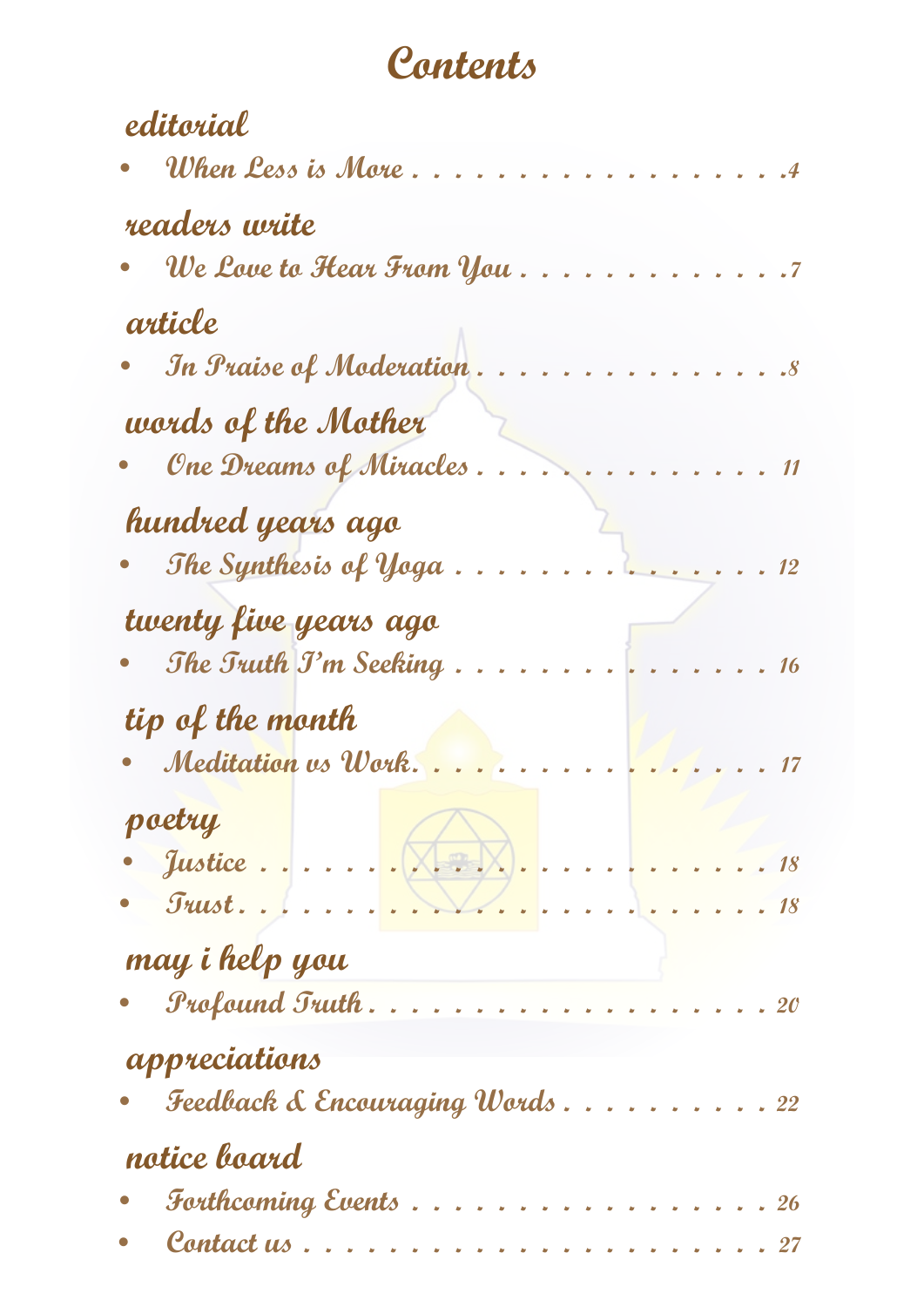#### **When Less is More**

<span id="page-3-0"></span>*Ascetic methods are things like repeated fasting, compelling yourself to endure the cold… in fact, to torture your body a little. This indeed gives you only a spiritual pride, nothing more. It masters nothing at all.*

*The Mother*

Austerity is commonly used as the English equivalent of what has been called Tapas in the Indian tradition. Austerity bears a superficial resemblance to tapas, but the two are not the same; there is perhaps no word in English that conveys the exact meaning of tapas. A life characterized by austerities is an extremely simple life. The simplicity is the result of selfdenial, which in turn may be based on a philosophy of life that believes in reducing desires. Austerities may also be a type of self-imposed suffering, which in turn may be penance for a sin, or a religious practice aimed at a life higher and nobler than the ordinary. Tapas, on the other hand, is concentration of energies on something important. If we consider something to be important, we would like to pay more attention to it. This would require finding more time for it. Time is something we cannot manufacture or buy from the market. Each of us has available exactly twenty-four hours in a day; in this respect at least, all of us have equal opportunities! Therefore, when we feel strongly that something needs more time, we cut down on the things that we do not consider really important. Taking away from our lives what is less important helps us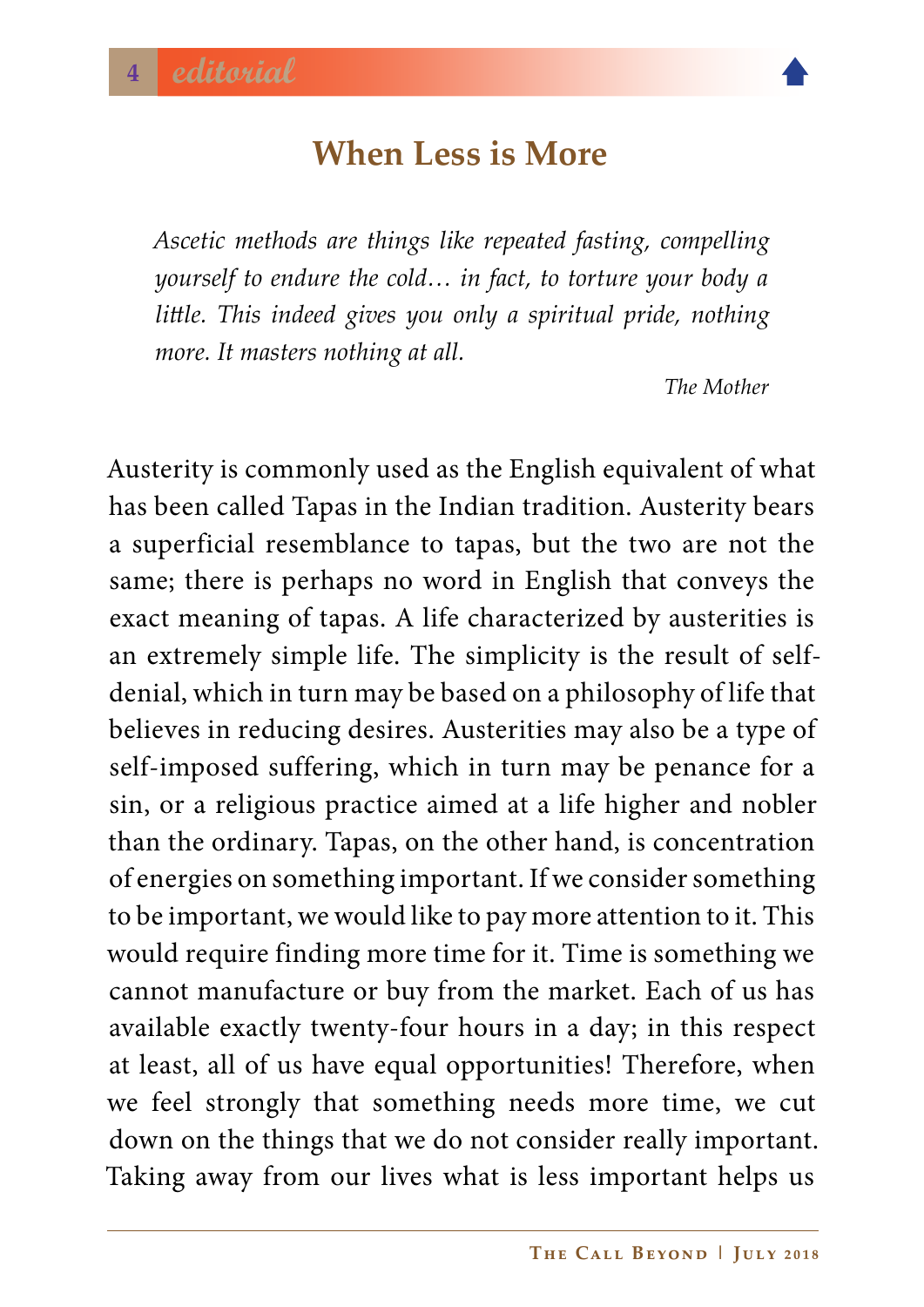

concentrate on what is more important. That is how the word is used also in chemistry. If we wish to concentrate a sugar solution, we heat it so that the water evaporates. Taking water away leaves behind a more concentrated solution, a sweeter solution of sugar. We are interested in sugar, not in water. By taking away water, we get a more concentrated solution of sugar. The more water we remove, the more concentrated the solution becomes. If we remove all the water, we will be left behind with only the sugar. In the same way, a stage may come when we cut down so much on the 'unimportant' that our lives are filled exclusively with what is important to us. That would also be a life of self-denial, a life full of austerities, but it has been arrived at by a different route, and for different reasons. In the Indian spiritual tradition, and in all other mystic traditions, some rare individuals have considered finding the deepest Truth of existence extremely important. Since this Truth is not easy to realize, those who have made it their mission in life have gradually lost interest in things such as food, sex, clothing, shelter, etc. which an ordinary person considers quite important. This voluntary change in lifestyle makes it possible to concentrate intensely on the one issue that is important to the person. That is why it is called tapas. A student, who has his board exam coming, may give up sports, TV, movies, gossip, etc. for a few months so that he can do his best in the exam. This is also a form of tapas!

What is important to realize is that austerities are not a virtue in themselves. They involve giving up the lower for the sake of a higher goal. The motive behind the austerities is at least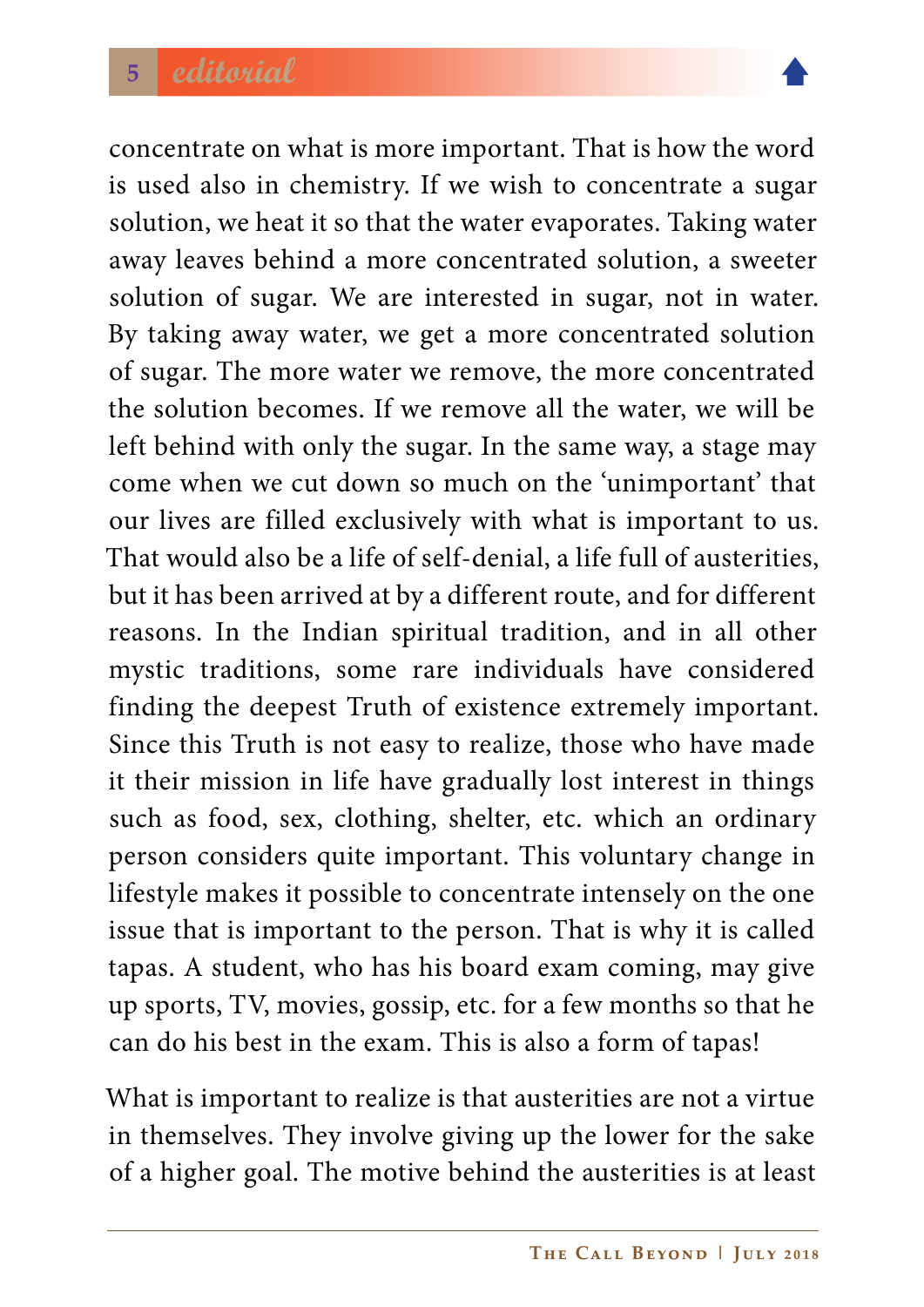

as important as the austerities. If the austerities are treated as a virtue in themselves, they may lead not only to needless suffering but also arrogance. Greater the self-imposed torture, greater may be the arrogance. Further, total denial is easier than moderation. Based on these principles, the Mother has talked of austerities involving different parts of the being. Physical austerity includes appropriate exercise for the body; diet, which is healthy and just right in quantity; good quality sleep, which is also just adequate in duration; work, done with interest and dedication; and sexual continence. Emotional austerity involves purification and refinement of emotions to an extent that they translate into enthusiasm and dynamism of action. The emotion of love should be retained but the love should be universal, unconditional, and should not expect anything in return. Mental austerity should consist of speaking less. Speaking only as much as is necessary all the time is more difficult, but also more fruitful, than observing total silence for even a whole day. These austerities are the result of adopting union with the Divine as the goal of life. With that motive, these austerities become not a hardship but a joy because minor things have been given up for the sake of the highest and widest goal of live.

*Please see also the related article, 'In Praise of Moderation' on Page 8*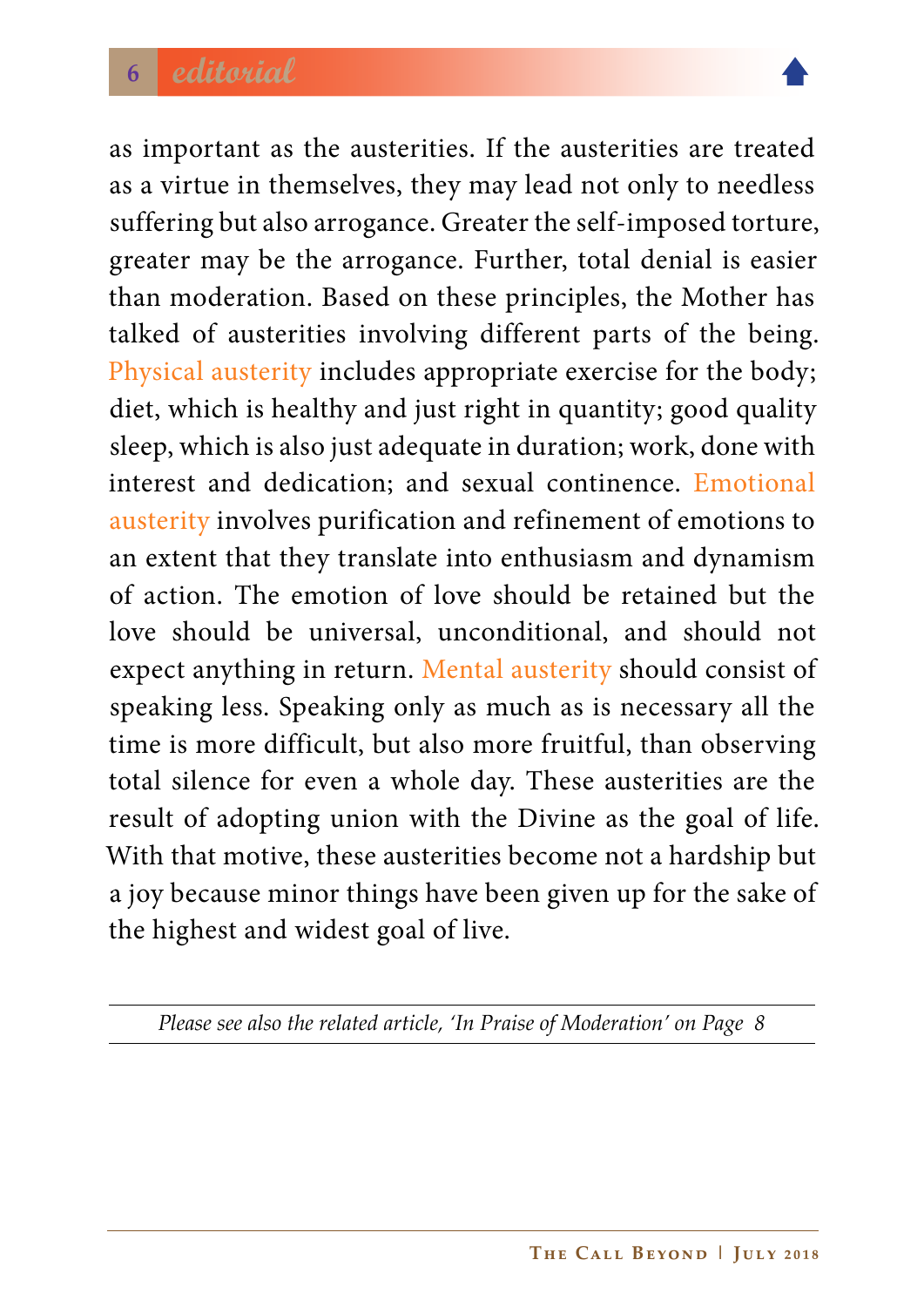

#### **We Love to Hear From You**

<span id="page-6-0"></span>It was a pleasure reading through the latest issue. It carries the freshness of the youthful writers and the simplicity of the Truth and the true spiritual life. It is a delight to observe the blossoming of souls in such a loving environment.

> Larry (Seidlitz) (in an e-mail dated 16 June 2018)

Very positive and impressive articles. Opened a completely new horizon for thinking about the world and myself. I am happy that I had joined Sri Aurobindo Ashram's programme. It has helped me in taking proper decisions and managing stress, which is very common in today world.

> Ayush Jain IIT Delhi (in an e-mail dated 16 June 2018)

This month's The Call Beyond and Realization are both exceptionally addressed to the myriad confusions of different humans at different levels. When I read them and sometimes share them with my friends, I find, strangely enough, it has something for everyone, just as Sri Aurobindo and the Mother had something for even the animals that lived in the ashram atmosphere. Each issue creates a greater longing for the next one.

> Nilanjana (Moitra) (in an e-mail dated 18 June 2018)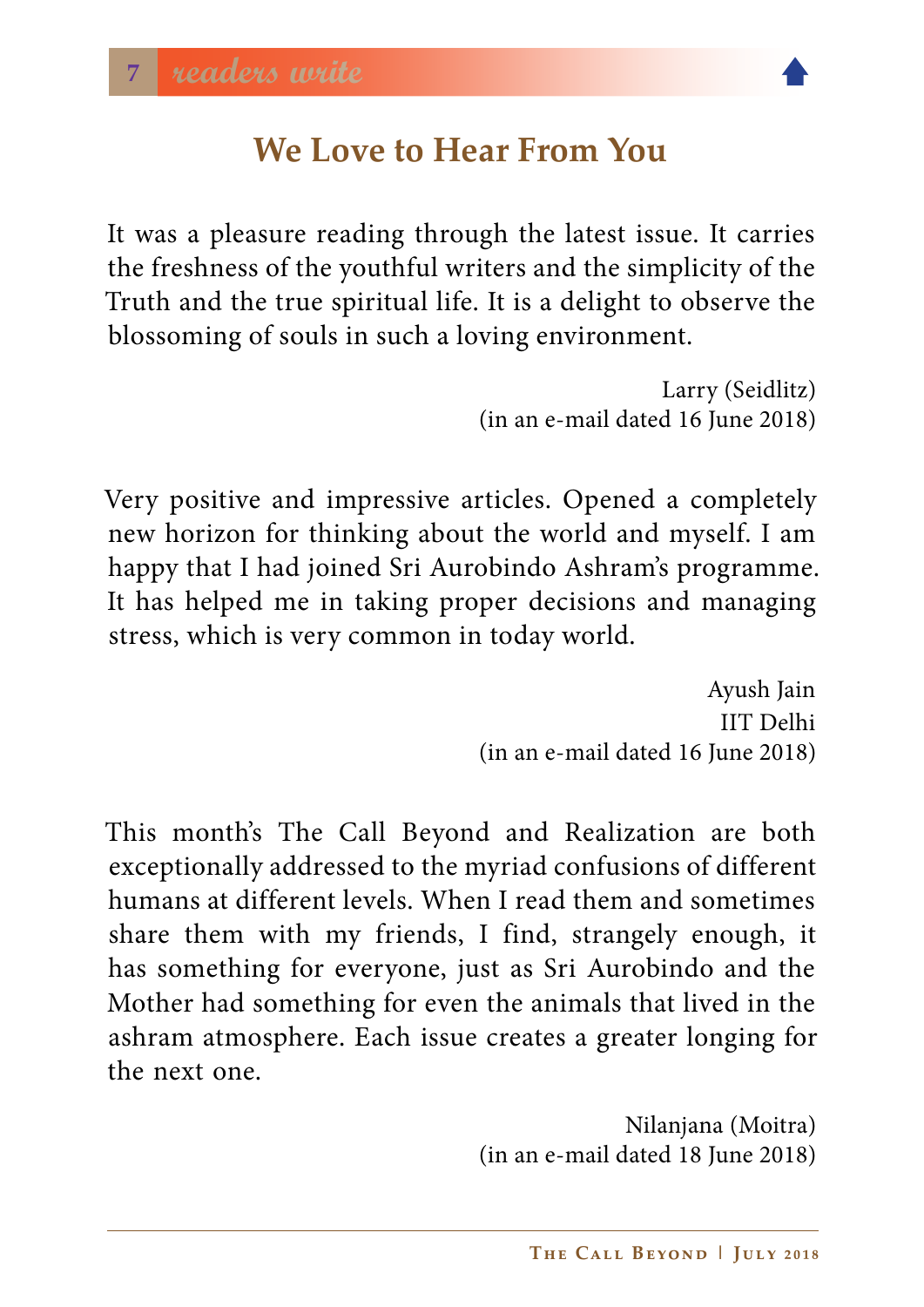### <span id="page-7-0"></span>**In Praise of Moderation**

#### Bhavna Dewan Bhatia

The idea of moderation can easily be segregated into two parts. One is to do with oneself – the avoidance of extreme behaviour, the practice of self-restraint, self-control, selfdiscipline and balance. The other aspect of moderation is in terms of behavior towards others comprising fairness, leniency and temperance.

We live in a society full of judgment. We are so quick to condemn the actions or lives of others. We are judging relentlessly, all the time - liking someone, disliking someone; loving something, hating something – mired in the duality of *raaga-dvesha*. In fact, it is the people closest to us whom we hurt the most with our harsh judgment. But that judgment is normally more about us than them. This judgment stems from lacunae in our inner self, our own insecurities, or our compulsive need to control others. The arrogance and pride of our own ways make us blind to the merits of other ways of living.

With a spiritual attitude we get in touch with our real Self. With a deeper understanding, we allow ourselves to follow our *swadharma* – live a more authentic life. Life moves on from being in a state of constant comparison to a state of constant acceptance and growth. This empowers and enables us to accept others with all their differences. Having opinions is a mark of a thinking person but so is being open to opinions and ways of life other than our own.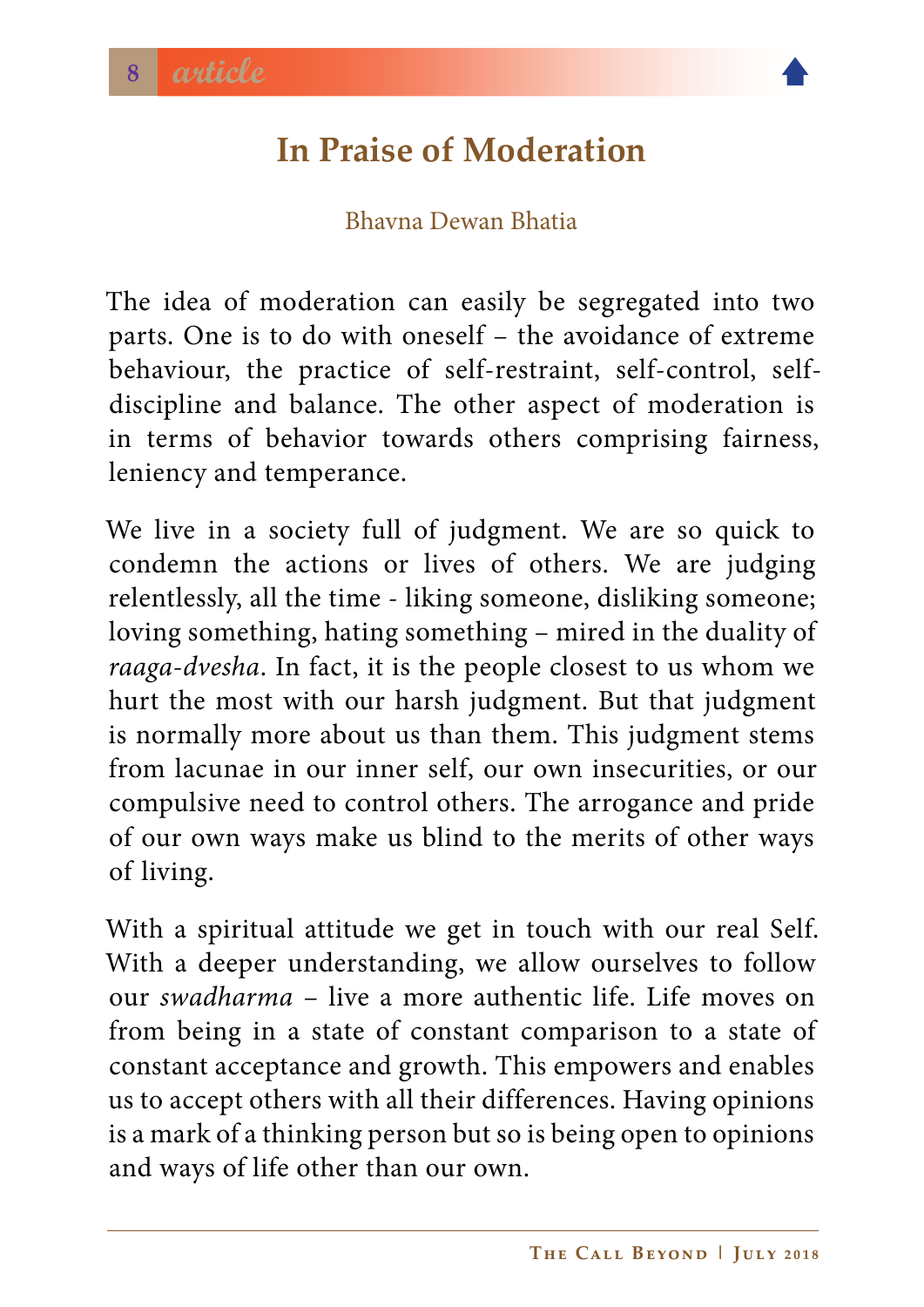

Accepting the spiritual worldview entails recognizing each and every creature as a manifestation of the Divine. There is no place for divisive arrogance, ego or pride in this. Extremism excludes, while moderation accepts and includes. It is moderation that will sweeten relationships and build a more positive community and society.

At the personal level, moderation is an essential part of spirituality. For those in the *grihastha ashram*, inculcating the values of restraint, control and discipline is the only way to move on the spiritual path. Only holding the bar of moderation can help one balance on the tightrope that a householder's life is.

Moderation has been preached by many, in many parts of the world. Lord Buddha gave us the middle path. Moderation is one of the gems in the Chinese Taoist philosophy. Ancient Greek temples have inscriptions such as 'Nothing in Excess', from which we probably got the English proverb, 'excess of everything is bad'.

Moderation has been preached extensively but in practice it is very hard to come by. Look around you and you see all kinds of extremes. People are in so much pain due to a loss of balance in their lives. Some eat too much, some too little; some exercises too much, some too little; some do not care for the family, some are too attached to it.

Moderation is not popular today. The modern work culture demands long working hours with no time left for oneself and the family. The extreme working hours find release in extreme eating, drinking, and sleeping over the weekend.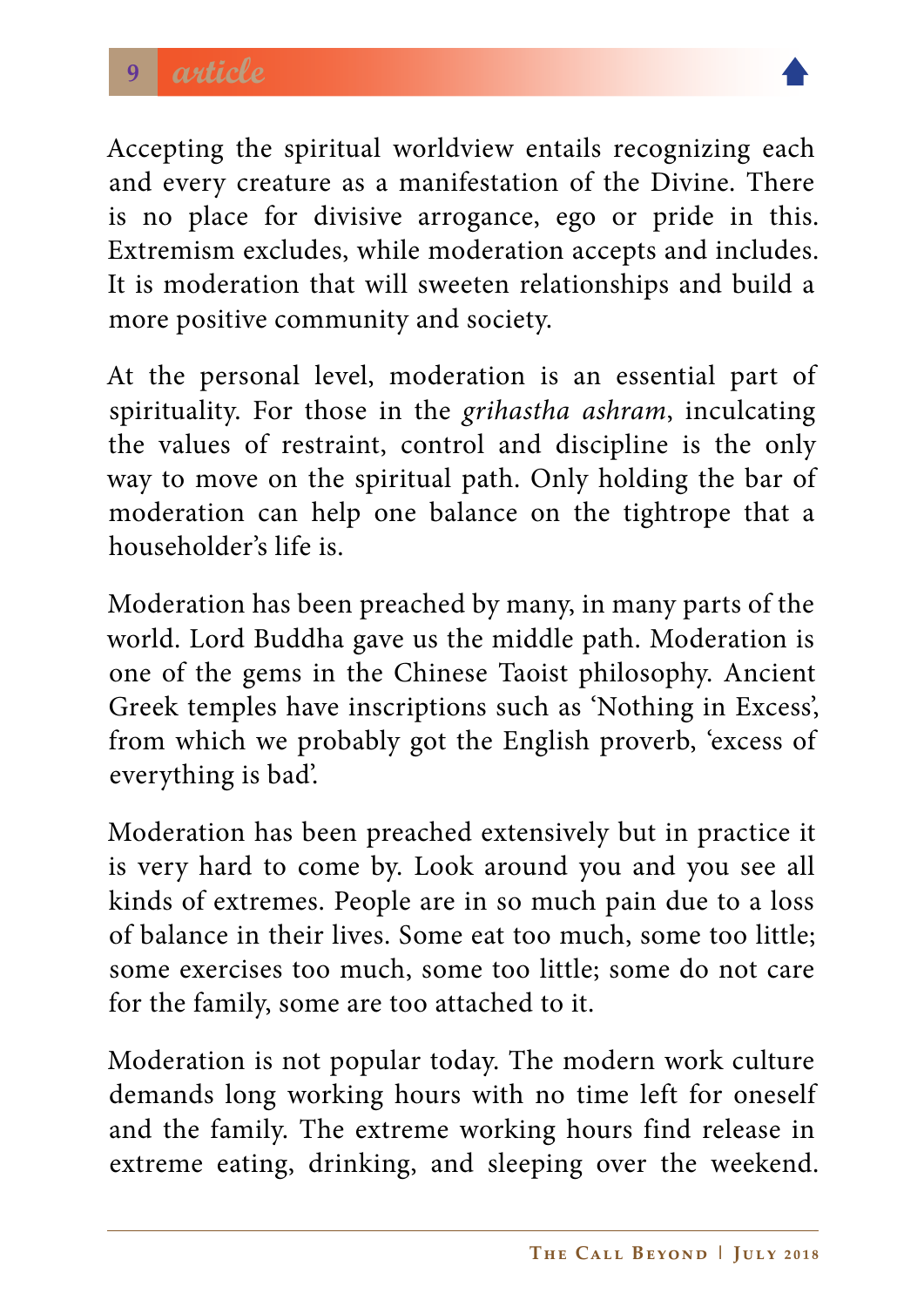

Not succumbing to this culture earns labels such as 'a misfit', 'lacking in ambition', and a 'failure'. The popular culture makes us believe that moderation cannot lead to success. But nobody wants to stop to think, 'successful at what', 'how long the success lasts', and 'does the success bring fulfillment?' Moderation is not weakness. It takes great strength to ride against the tide.

Religious extremism is shaking the foundations of the modern world. There is a great need for moderate opinions to counter this. There is room in the world for my God and yours. We may not understand each-other's ways but we can give each other room to practice. On scriptures from other religions, Sri Aurobindo writes in *Essays on the Gita*, "… for when we reject passionately, we mean simply that we cannot appreciate and explain." A spiritual attitude would help one understand that the human condition is all the same, poverty affects them the same way, mobs and majority affect them the same way, and power affects them the same way. Moderate thinking needs to replace the passionate extremism that is tearing humanity apart. Then one's interactions with fellow humans would be full of love and reverence. Then the words exchanged would never be the sharp arrows of judgment meant to hurt but a salve of comfort, warm with the touch of one's own inner riches.

*(Bhavna Dewan Bhatia was a student in the course on Teaching Yoga conducted by the Ashram in 2017. This article was an assignment submitted by her as a part of the requirements for the course.)* 

*Please see also the related editorial, 'When Less is More' on Page 4*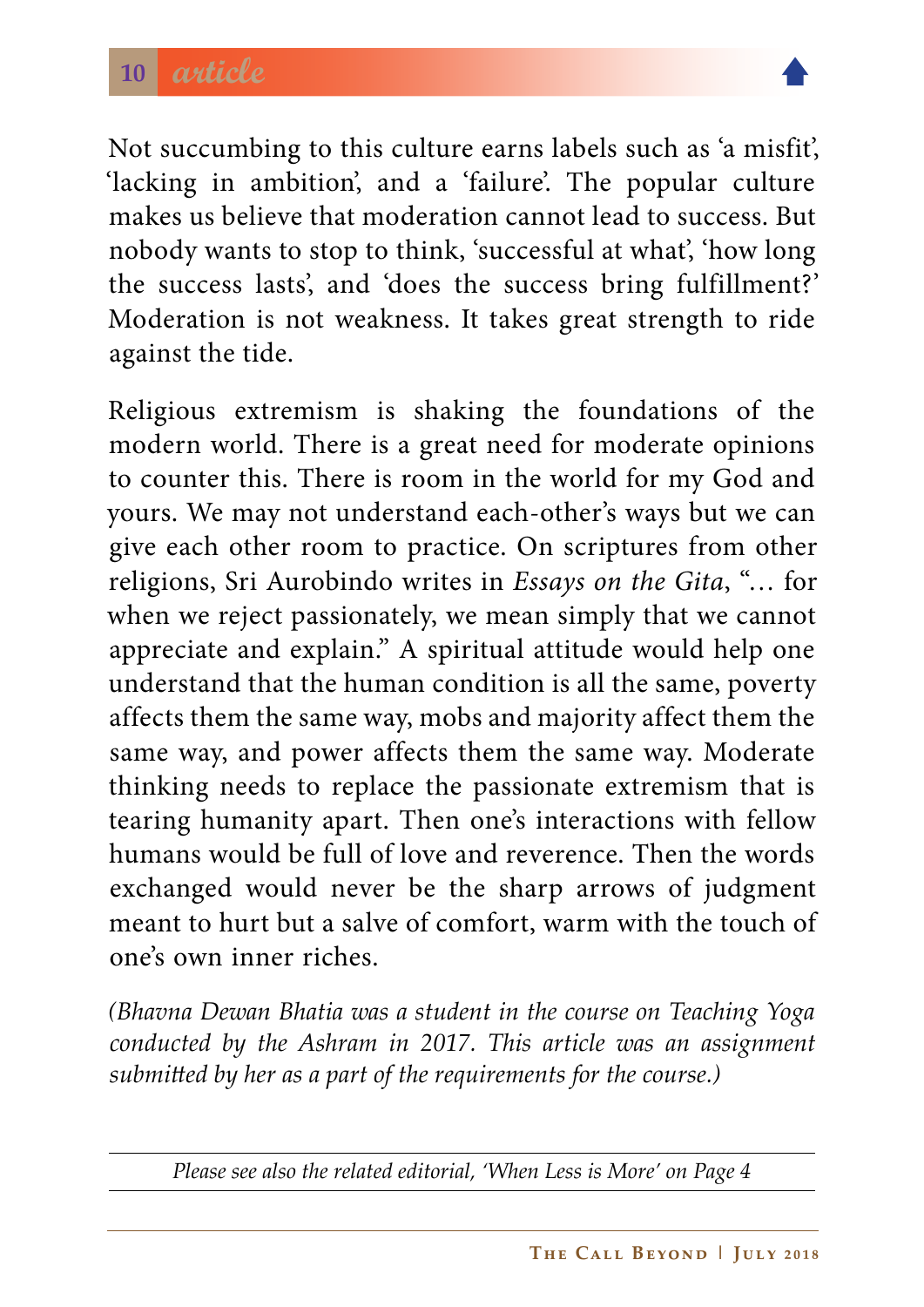#### **One Dreams of Miracles**

<span id="page-10-0"></span>

One dreams of miracles when one is young, one wants all wickedness to disappear, everything to be always luminous, beautiful, happy, one likes stories which end happily…. Children should be taught, "Yes, this is what you must try to realize and not only is it possible but it is *certain* if

you come in contact with the part in you which is capable of doing this thing. This is what should guide your life, organize it, make you develop in the direction of the *true reality* which the ordinary world calls illusion."…

When a child is full of enthusiasm, never throw cold water on it, never tell him, "You know, life is not like that!" You should always encourage him, tell him, "Yes, at present things are not always like that, they seem ugly, but behind this there is a beauty that is trying to realize itself. This is what you should love and draw towards you, this is what you should make the object of your dreams, of your ambitions."

*A child's imagination often runs ahead of what seems realistic or rational. The Mother here is sounding an important caution to parents and teachers not to dismiss off-hand the child's dreams. The child's psychic being is wide open, and it is that which may be the source of knowledge or possibilities that seem too wild to an adult. "If God wanted man to fly, He would have given him wings", said once a Bishop. A few decades later, the Wright brothers invented the aeroplane; the Bishop was their father.*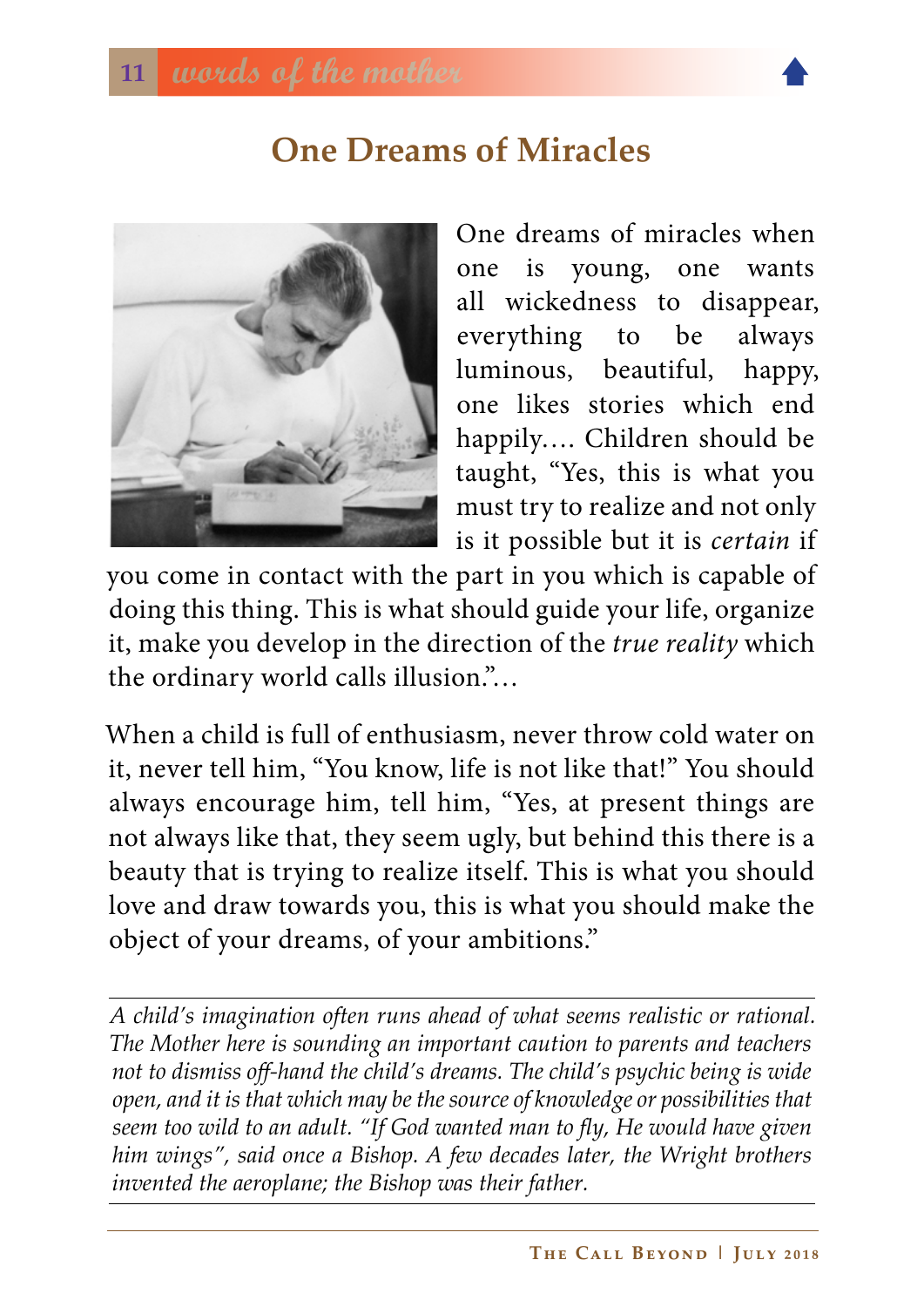# <span id="page-11-0"></span>**The Synthesis of Yoga**

#### *The Way of Devotion*



Bhakti in itself is as wide as the heart-yearning of the soul for the Divine and as simple and straightforward as love and desire going straight towards their object. It cannot therefore be fixed down by any systematic method, however, the more intimate yoga of Bhakti resolves itself simply into these four movements, the desire of the Soul when it turns towards God and the straining of its emotions

towards him, the pain of love and the divine return of love, the delight of love possessed and the play of that delight, and the eternal enjoyment of the divine Lover which is the heart of celestial bliss. These are the things that are at once too simple and too profound for methodising or for analysis.

All Yoga is a turning of the human mind and the human soul, not yet divine in realisation, but feeling the divine impulse and attraction in it, towards that by which it finds its greater being. Emotionally, the first form which this turning takes must be that of adoration. In ordinary religion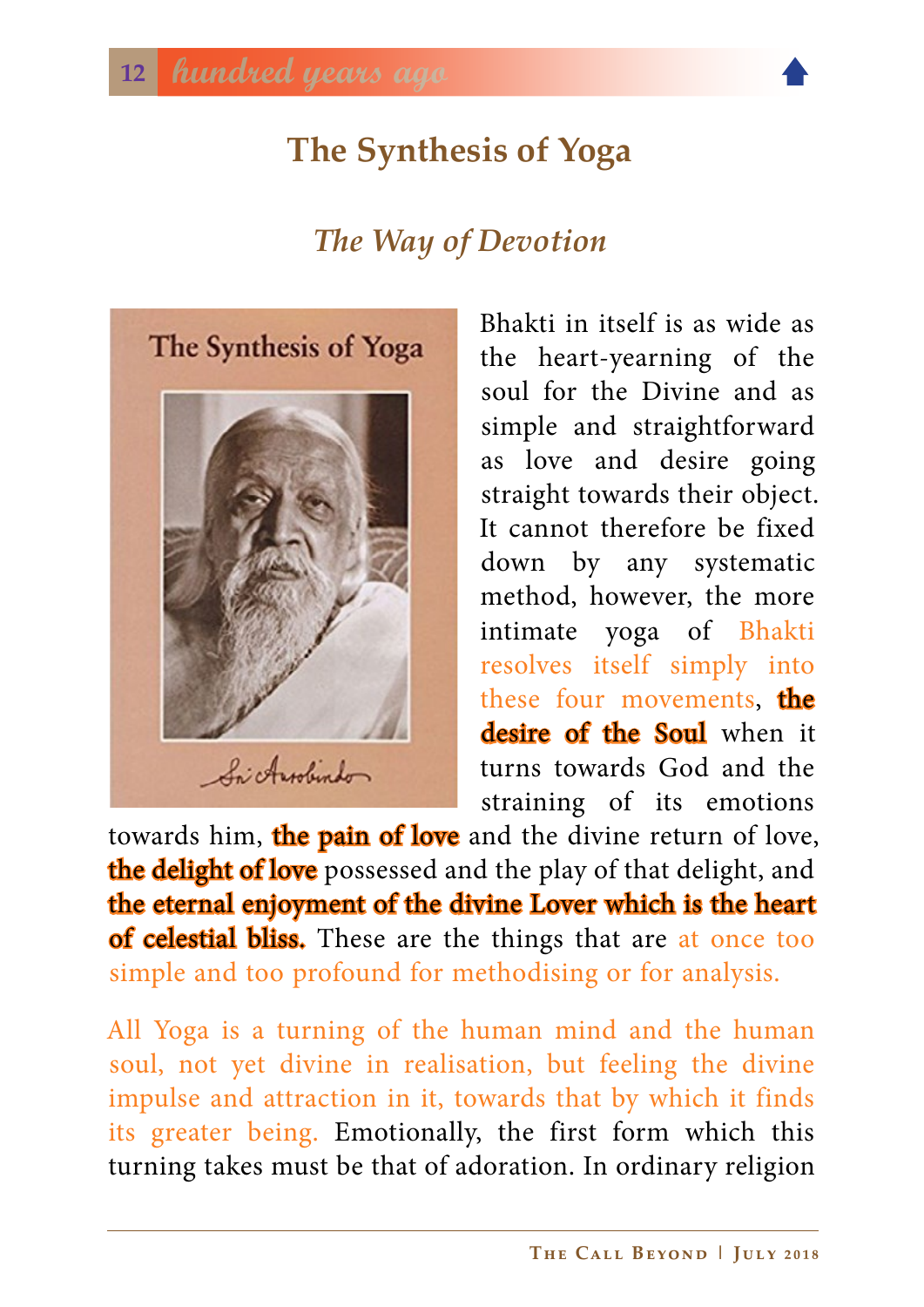

this adoration wears the form of external worship and that again develops a most external form of ceremonial worship. This element is ordinarily necessary because the mass of men live in their physical minds, cannot realise anything except by the force of a physical symbol and cannot feel that they are living anything except by the force of a physical action. The aim of Yoga being union, its beginning must always be a seeking after the Divine, a longing after some kind of touch, closeness or possession. When this comes on us, the adoration becomes always primarily an inner worship; we begin to make ourselves a temple of the Divine, our thoughts and feelings a constant prayer of aspiration and seeking, our whole life an external service and worship. It is as this change, this new soul-tendency grows, that the religion of the devotee becomes a Yoga, a growing contact and union.

Adoration, before it turns into an element of the deeper Yoga of devotion, a petal of the flower of love, its homage and self-uplifting to its sun, must bring with it, if it is profound, an increasing **consecration** of the being to the Divine who is adored. And one element of this consecration must be a selfpurifying so as to become fit for the divine contact, or for the entrance of the Divine into the temple of our inner being, or for his self-revelation in the shrine of the heart.

Consecration becomes in its fullness a devoting of all our being to the Divine; therefore also of all our thoughts and our works. The bhakta offers up his life and all that he is and all that he has and all that he does to the Divine. This surrender may take the ascetic form, as when he leaves the ordinary life of men and devotes his days solely to prayer and praise and worship or to ecstatic meditation, gives up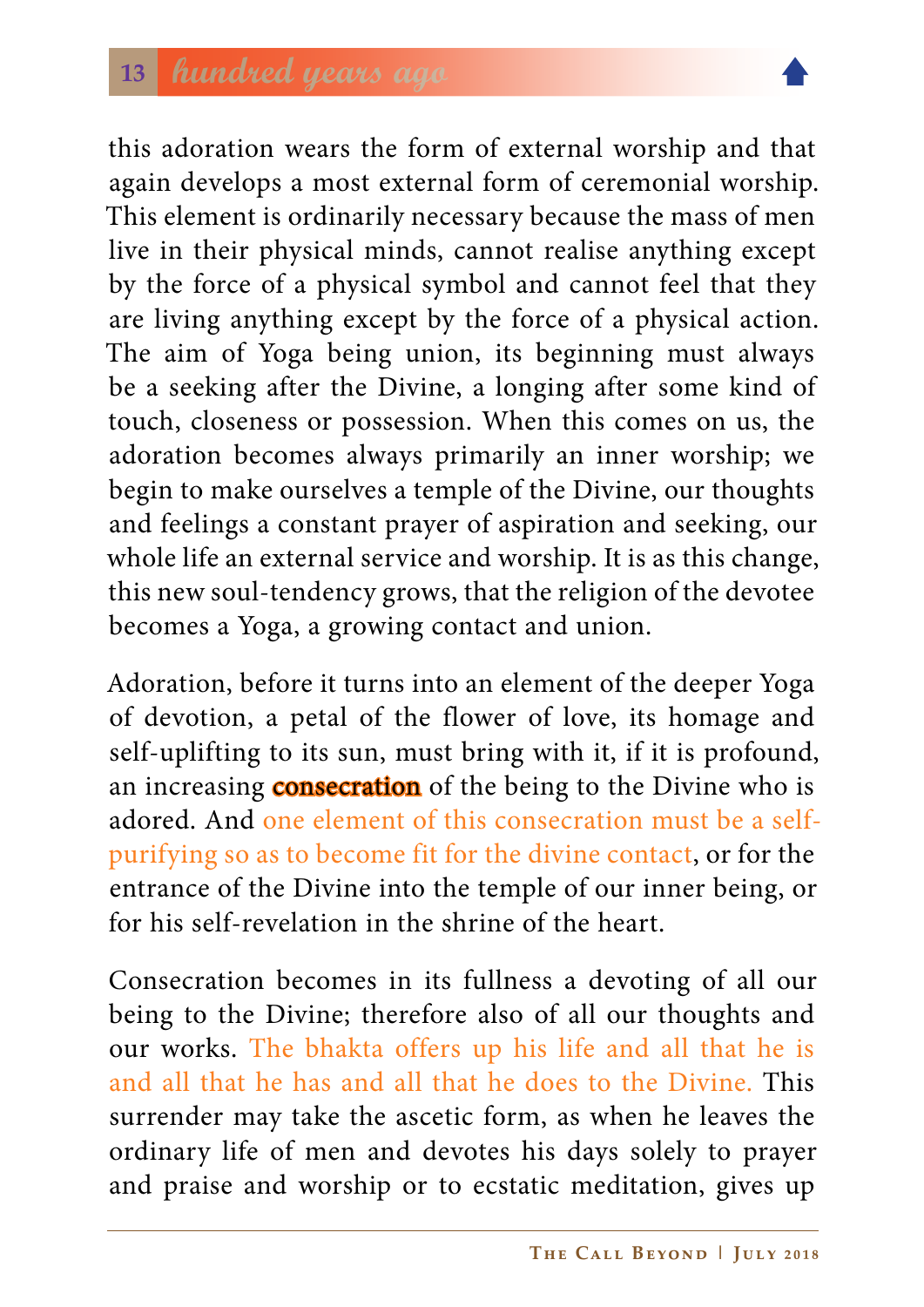

his personal possessions and becomes the monk or the mendicant whose one only possession is the Divine, gives up all action in life except those only which help or belong to the communion with the Divine and communion with other devotees, or at most keeps the doing from the secure fortress of the ascetic life of whose services to men which seem peculiarly the outflowing of the divine nature of love, compassion and good.

There is also the consecration of the thoughts to the Divine. There are, supposed by those who systemised, to be three stages of the seeking through the devotion of the mind, first, the constant hearing of the divine name, qualities and all that has been attached to them, secondly, the constant thinking on them or on the divine being or personality, thirdly, the settling and fixing of the mind on the object; and by this comes the full realisation.

This is the ordinary movement by which what may be at first a vague adoration of some idea of the Divine takes on the hue and character and then, once entered into the path of Yoga, the inner reality and intense experience of divine love. This is in essence the power of love itself in the heart and soul turning from earthly objects to the spiritual source of all beauty and delight. There live in this seeking all the sentiment and passion, all the moods and experiences of love concentrated on a supreme object of desire and intensified a hundredfold beyond the highest acme of intensity possible to a human love.

Indian bhakti has given to this divine love powerful forms, poetic symbols which are not in reality so much symbols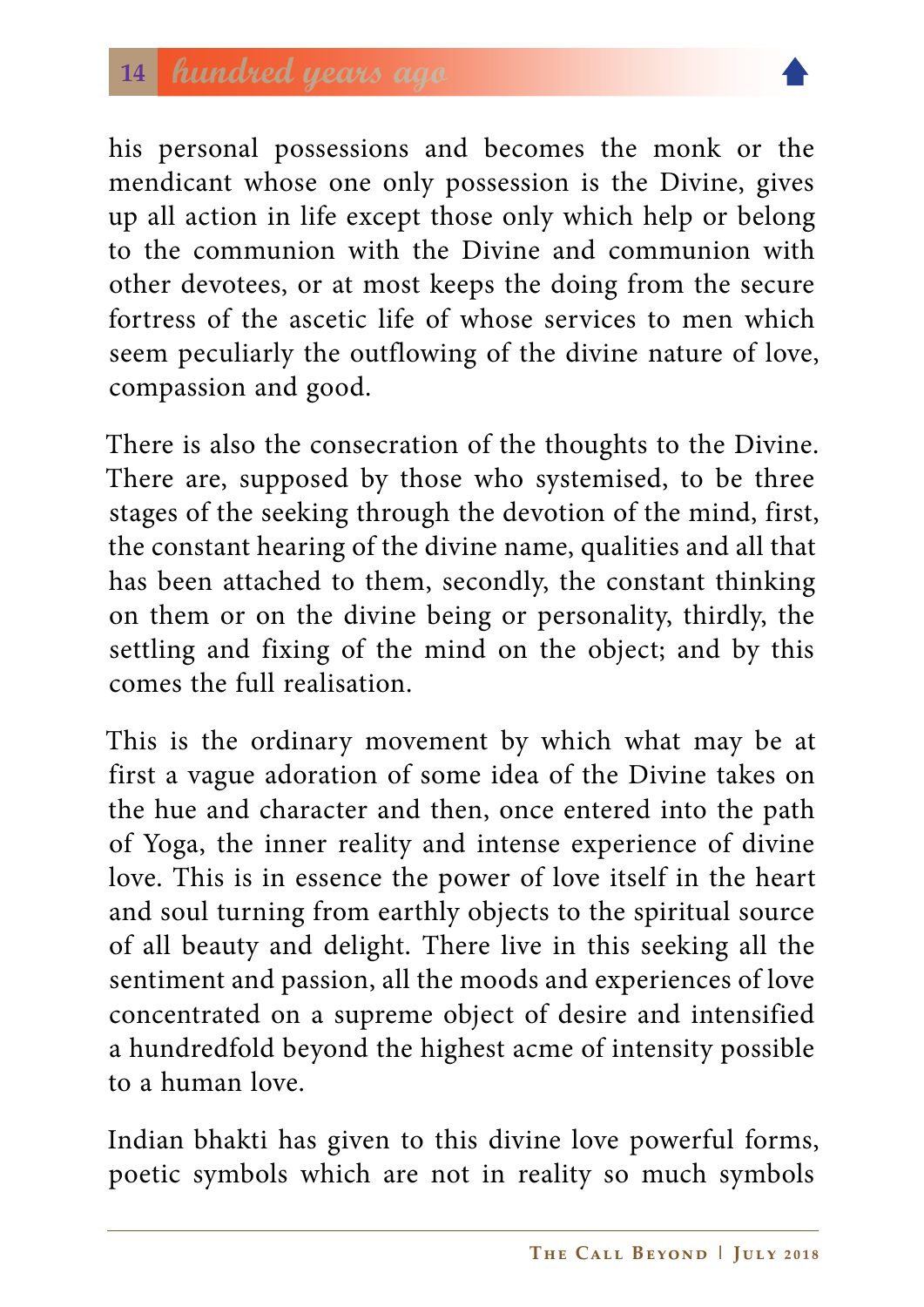### **<sup>15</sup> hundred years ago**



as intimate expressions of truth which can find no other expression. It is a living Soul to which the soul of the bhakta yearns; for the source of all life is not an idea or a conception or a state of existence, but a real Being. Therefore in the possession of the divine Beloved all the life of the soul is satisfied and all the relations by which it finds and in which it expresses itself, are wholly fulfilled. All the beauty of joy and existence is seen as his joy and beauty; he is embraced by the spirit in all beings; the ecstasy of love enjoyed pours itself out in a universal love; all existence becomes radiation of its delight and even in its very appearance is transformed into something other than its outward appearance. The world itself is experienced as a play of the divine Delight, a Lila, and that in which the world loses itself is the heaven of beatitude of the eternal union.

 *Sri Aurobindo (In the Arya, Vol. 4, No.12, 15 July 1918)*

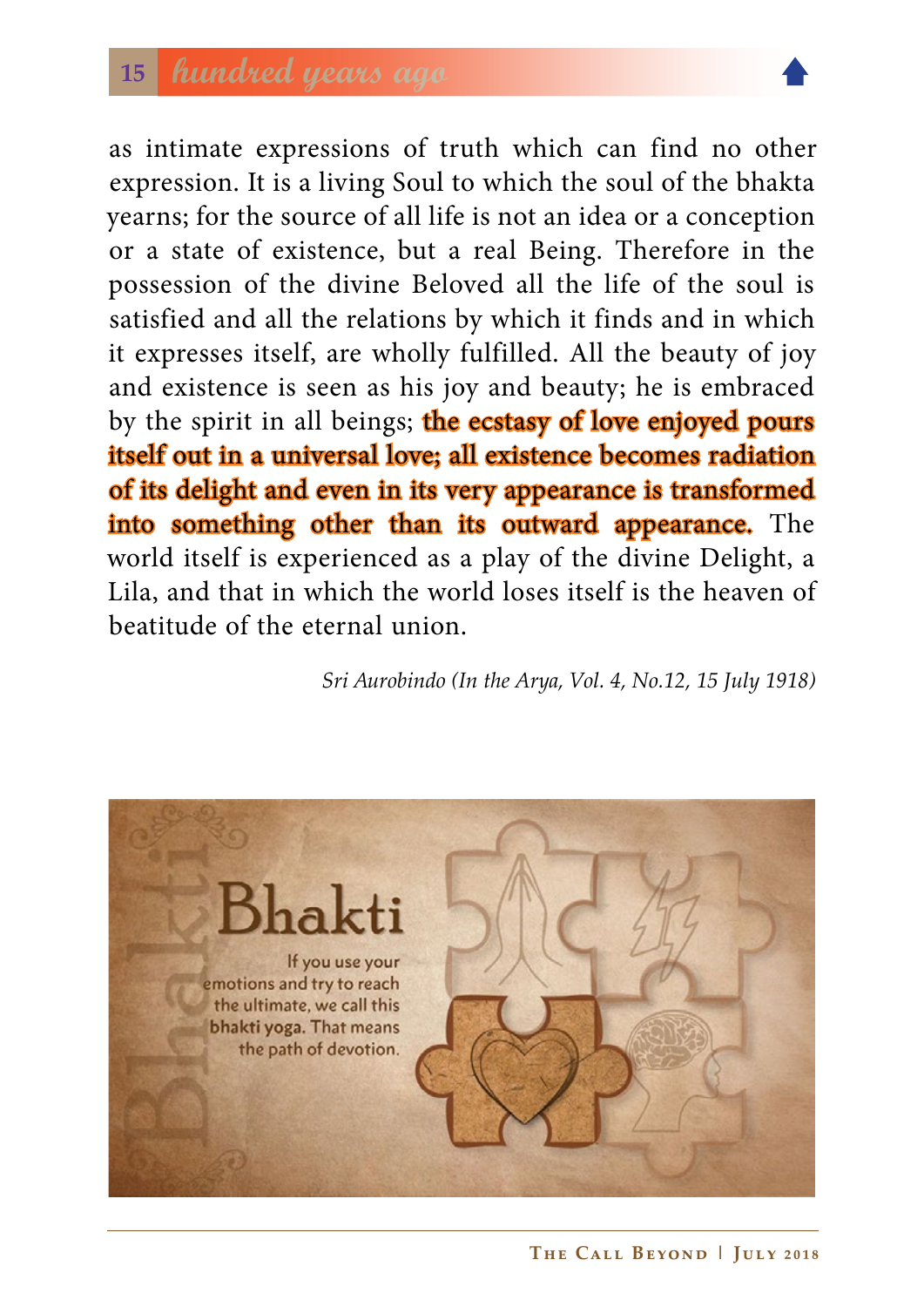# **The Truth I'm Seeking**

M.L. Parashar

#### *Continued from the previous issue*

<span id="page-15-0"></span>We accept life as it is – with all its difficulties and its problems. We are in search of a salvation, a salvation not outside or beyond life, but in it. We can find it only if we realise that our present problems were necessary because by understanding and solving them we will become open to the hidden vistas of progress and fulfilment that life presents to us.

'Not a blade of grass can move without His will.' Right. But it is because a leaf has no will of its own. That is not the case with man. There are many wills within him and they are often clashing with one another. This continuous clashing is nature's way of sifting the husk from the grain. If there is a sincere effort to know the Divine Will, help will come, but much patience and perseverance is needed.

One has to search out and then throw out the obstructions that stand in the way of self- improvement . Surrender is not a passive attitude towards life. It is an active process of growth. It changes our reactions to things and events, and with that change a new personality comes into being.

It seldom appears to me that things are not in their place. Even when calamities come, personal or collective, my nature manages to see some good working itself out through them. To me, progress means a more comprehensive way of looking at things and anything coming out of that understanding.

> *(Reproduced from 'The Call Beyond', Volume 18, No. 2, 1993, p. 19) (Concluded)*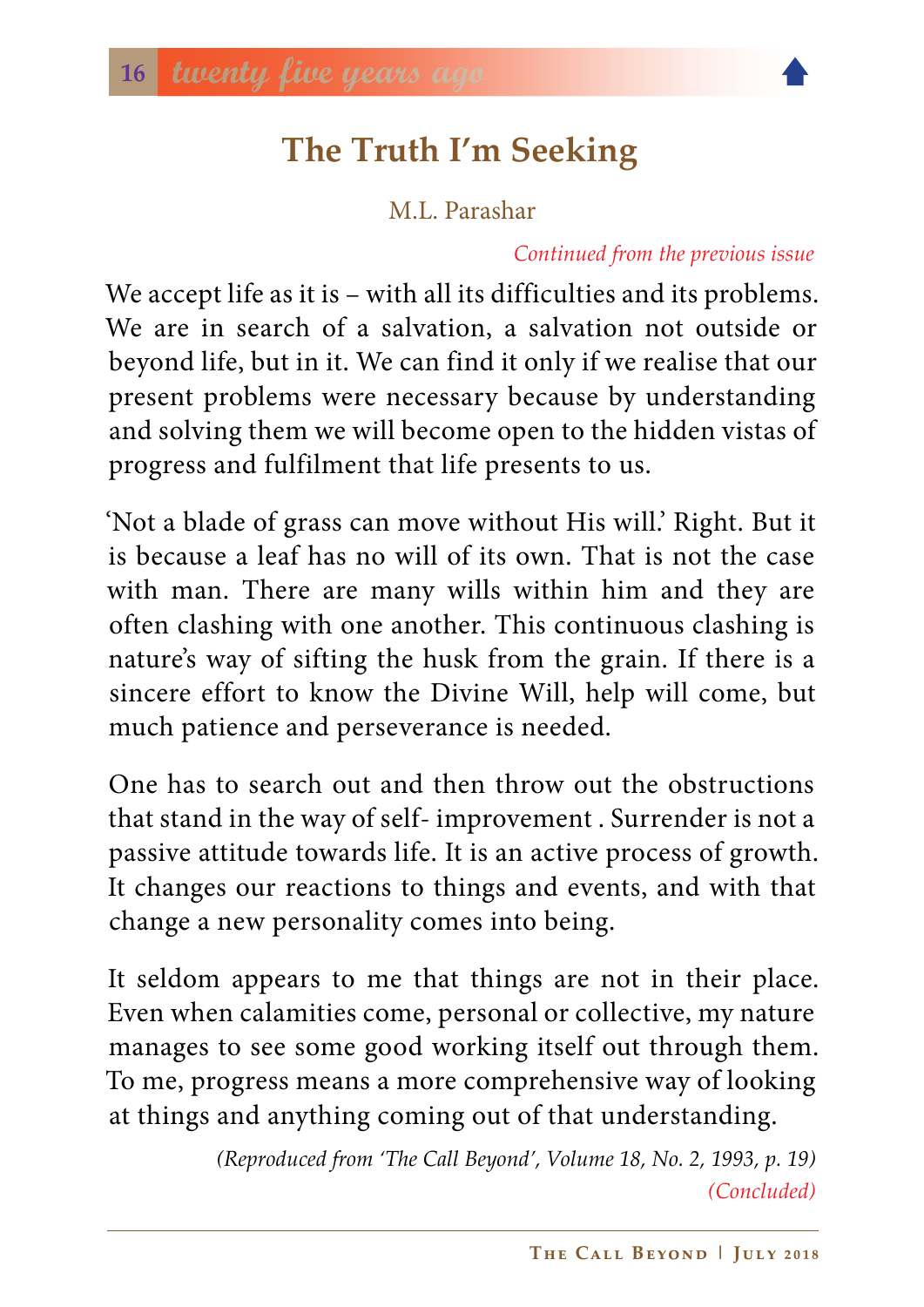#### <span id="page-16-0"></span>**<sup>17</sup> tip of the month**

*This column shall carry advice, practices or exercises which can make it a little easier for the seeker to walk the spiritual path. Contributions from the readers are welcome, and may be printed at the editor's discretion after editorial revision.*

#### **Meditation vs Work**

*To work for the Divine is to pray with the body. One can progress through meditation, but through work, provided it is done in the right spirit, one can progress ten times more. The Mother*

*(Source:* [http://saccs.org.in/texts/mcw-index/mcw-indexed-texts/14-319.php\)](http://saccs.org.in/texts/mcw-index/mcw-indexed-texts/14-319.php)

This is an important tip from The Mother, because far more people ask exactly how to meditate than those who ask how to work. Whether the goal of meditation is spiritual growth or relief from mental stress, in either case, meditation by itself is of limited value. For spiritual growth, the attitude we have towards our daily work matters much more than 20-30 minutes of meditation. For stress relief, the attitude we have towards the difficulties, problems and traumatic events of life is far more important than meditation. In both cases, meditation can serve as a quiet time to review our attitude to work and difficulties of life. The review can help us discover our mistakes, our strengths and weakness, and the inner work that we need to do. Meditation can also be the time to resolve to do better the next time in a similar situation. But to depend exclusively upon meditation as a technique for spiritual progress or as a quick-fix for the difficulties of life is expecting too much from too little. Without a change in our view of life and its problems, meditation by itself cannot take us far. With a positive change in our attitude to life and its difficulties, we can go a long distance even without meditation.

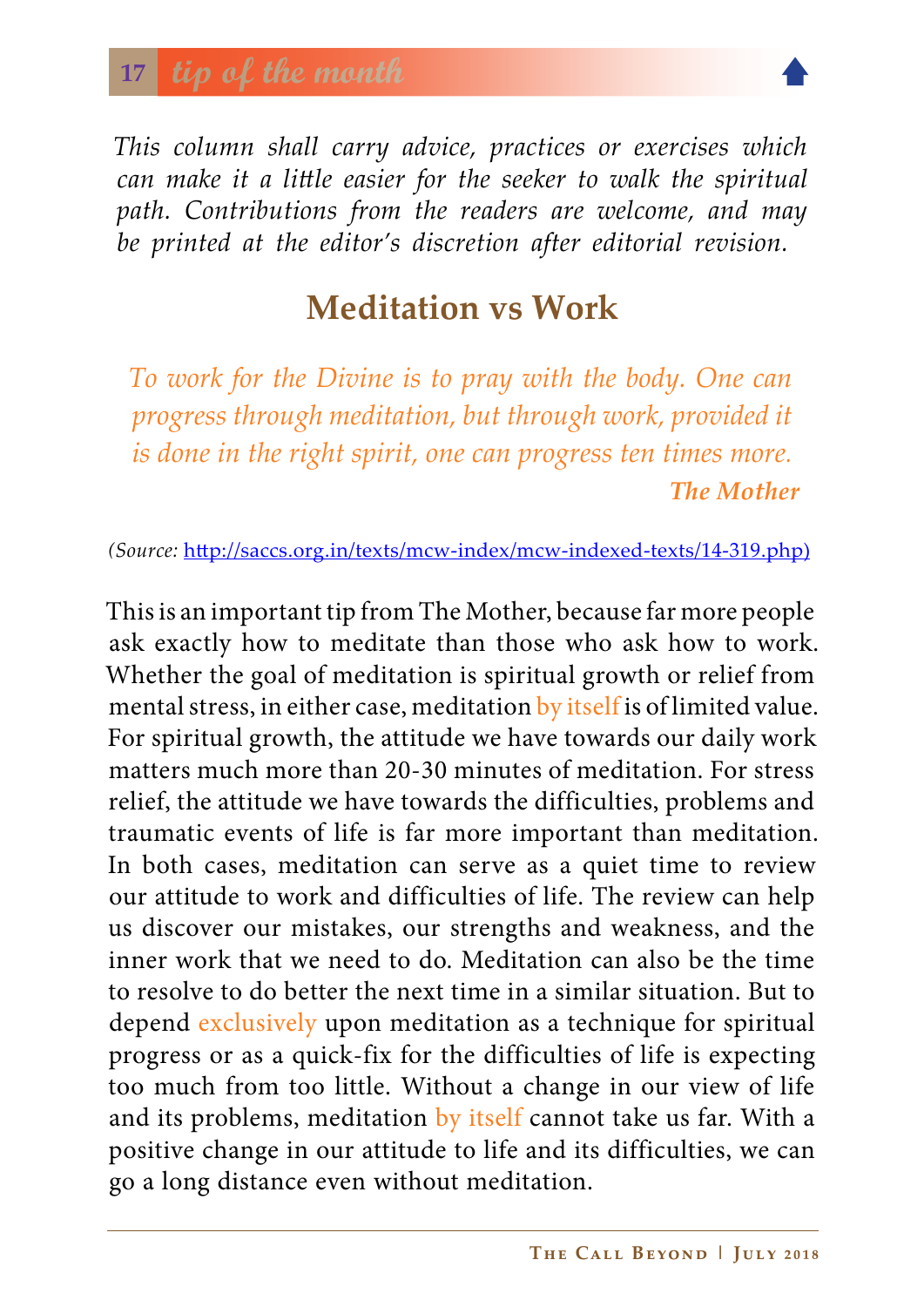

# **Justice**

Tara Chazot

<span id="page-17-0"></span>*Justice lies in me Justice lies in you But to use it, it takes a life time.*

'Justice', which the child has used here as a symbol of goodness, is within all of us. But to manifest the goodness totally, consistently, all the time, is more than a lifetime's job. The poem is a very apt one in today's world. We see horrors all around us, big and small. Yet, how many of us have the courage or even the inclination to stick our necks out for what is right? More importantly, the notion of justice includes both you and me, as through our actions we may be hurting each other inadvertently, continually. To bring justice into life is a lifelong process.

#### **Trust**

#### Tara Chazot

*I am happy while I seem to be suffering, I may be laughing when I should be crying, It is because of the thing called Trust, And I thank God, He gave it to me.*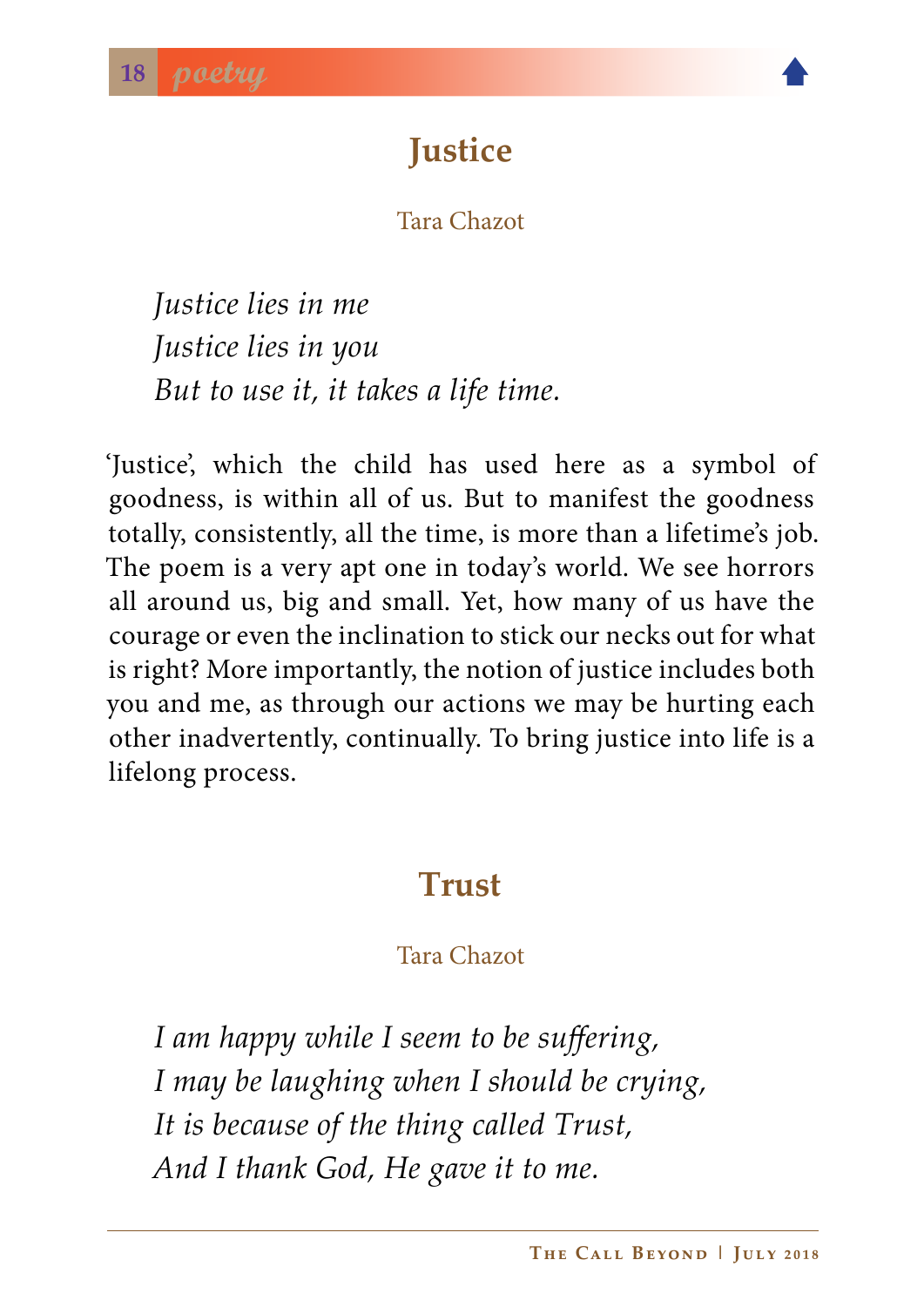

I found the above lines when I was losing faith, asking why this had happened to Tara. Through these lines, she reminded me that in our deepest suffering, we must maintain our Trust in the Divine; the Trust that The Divine knows best what is best for us.

*These two little poems are by a little girl, Tara Chazot (2001-2014). The poems are followed by comments by her mother, Anju Musafir-Chazot. Tara seems to be one of those highly evolved beings who do not have to suffer the hardships of a long life in this difficult world. It is enough for them to make a brief appearance, stimulate the spiritual growth of their parents, and return to the Source.* 

*Please see also the discussion on 'the good die young' in the May I Help You column, Page 20*

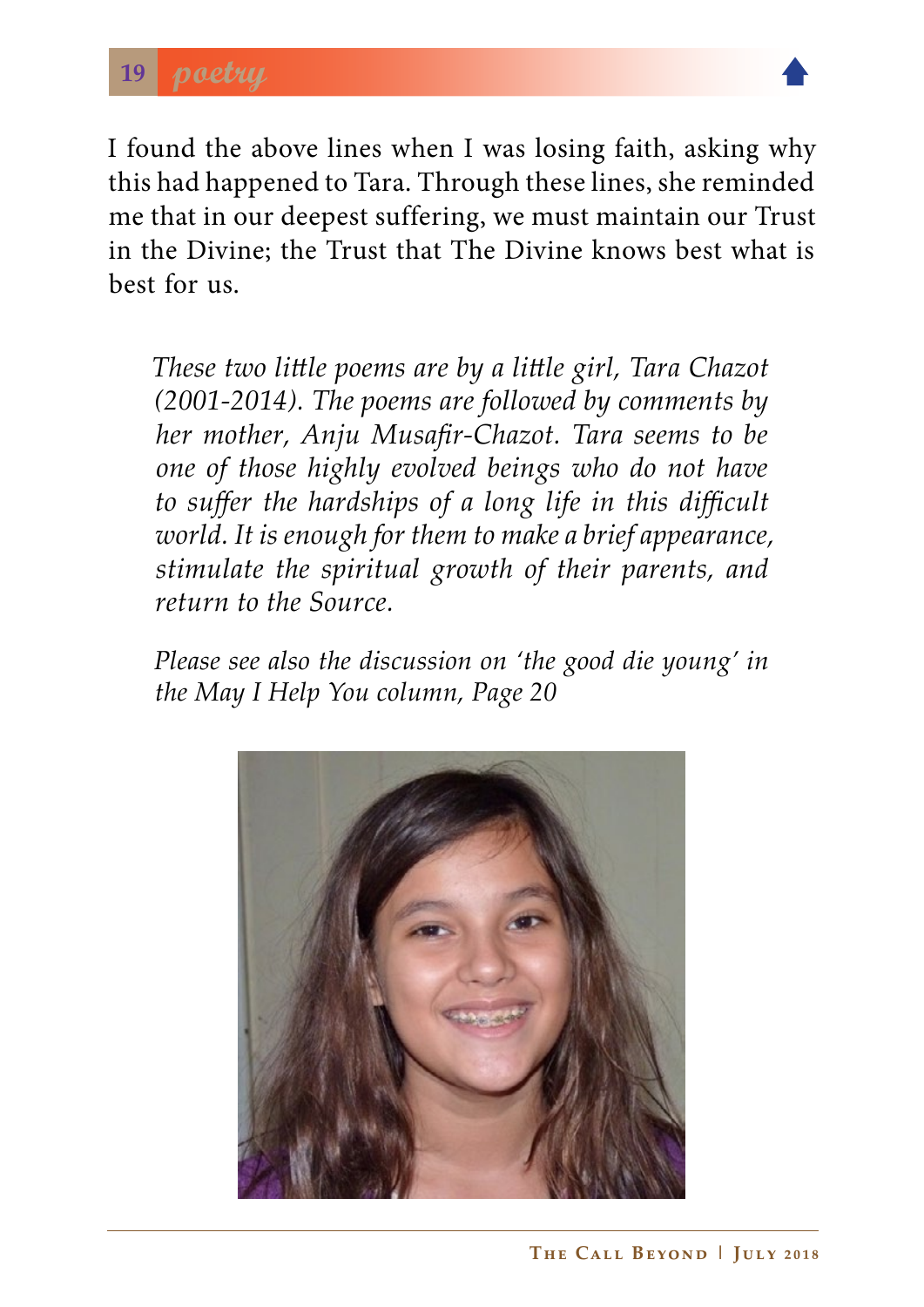

<span id="page-19-0"></span>In this column, we try to answer three types of *questions from the readers: those related to spiritual quest ('aspiring high'); those related to psychological issues ('feeling low'); and those related to physical health ('frailties of the flesh'). It is needless to say that the identity of the person sending the question is kept confidential if the question is about a sensitive issue. The questions may be sent to* [callbeyond@](callbeyond@aurobindoonline.in) [aurobindoonline.in](callbeyond@aurobindoonline.in)*.*

## **Profound Truth**

*Suman, an undergraduate student at Lakshmibai College, Delhi, asked that on one hand, 'the good die young'; and on the other, 'centenarians are full of love for their fellow beings'. How can we reconcile this apparent contradiction?* 

There are plausible explanations available for both these statements. Let us take them up one by one.

#### **The good die young**

Life on earth is part of a much longer journey of the soul. The soul gets embodied on earth again and again to get an opportunity to evolve, to reach a level of consciousness higher than that which had been reached in the previous life. The result is that some individuals have reached a level of consciousness which is high enough to need only a few more finishing touches, for which a brief stay is perhaps enough. There are some who die during infancy or childhood. One might say that they did not have enough time to do some good karma even for the finishing touches. Even if they did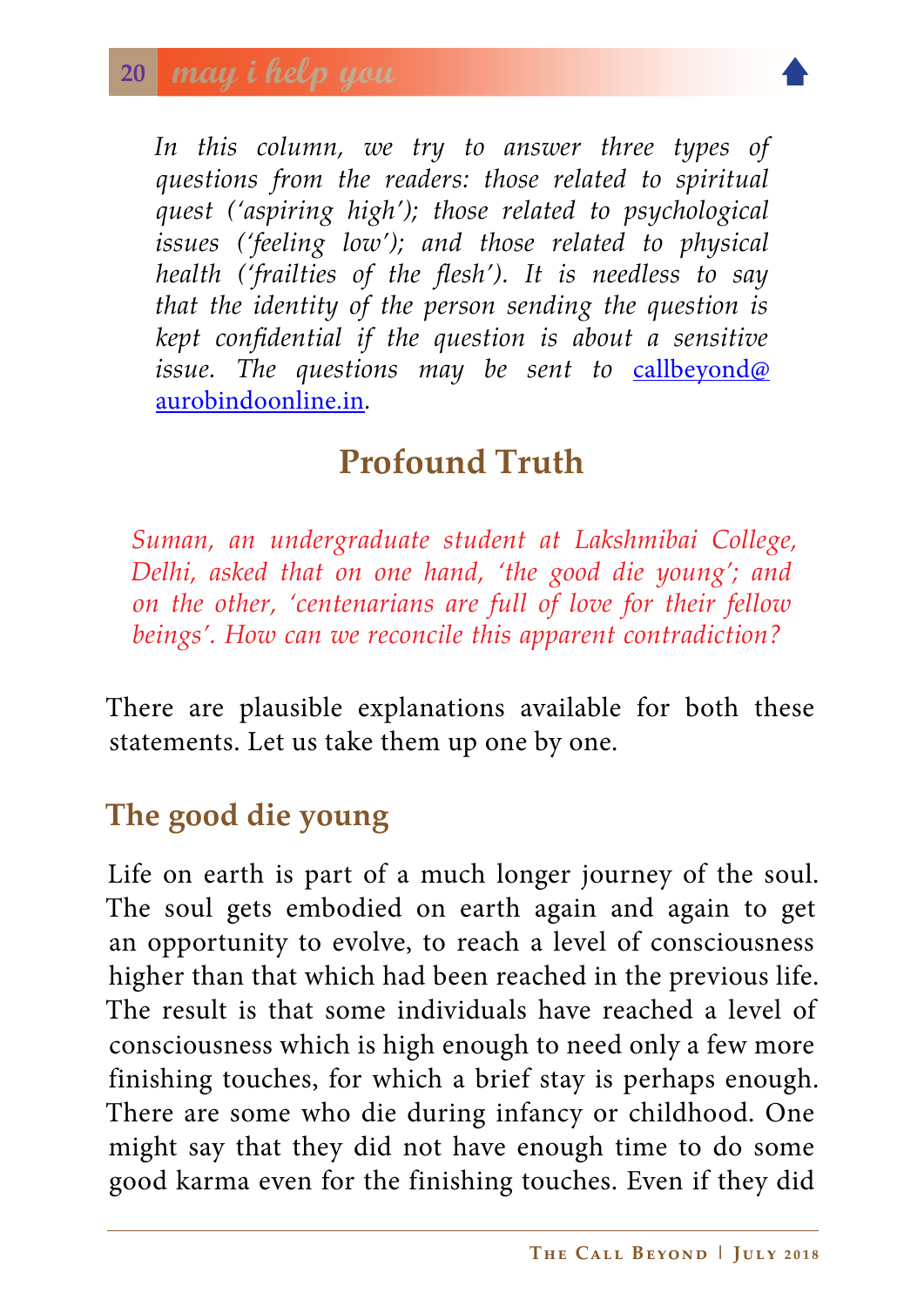

nothing more, at least they provided their parents and many more around them an opportunity for spiritual growth. In some cases, the parents can be totally transformed by one such traumatic experience. That is the way the child makes its very brief stay meaningful.

#### **Centenarians are full of love for their fellow beings**

It has been found that more than diet or exercise, what is common to all those who live to be 100+ is their tremendous love for their fellow beings. They generally outlive their partners, close friends, and sometimes even their children. What keeps them going is the *sabhi apne hain* (everybody is my own) attitude, or as Mahrshi Raman put it, 'there are no others'. This attitude comes naturally only to a person at a high level of consciousness. These people may also be needing only a few finishing touches in this life. But they do not die young, perhaps to be able to do some good to the world. If all the good people die young, who will do all the good work in the world, and inspire others through example? Therefore, for some good people to have a long life is also a spiritual necessity for the world.

Thus, the good die young, and the good live long, can both be true. As Neils Bohr said, "the opposite of a profound truth may well be another profound truth."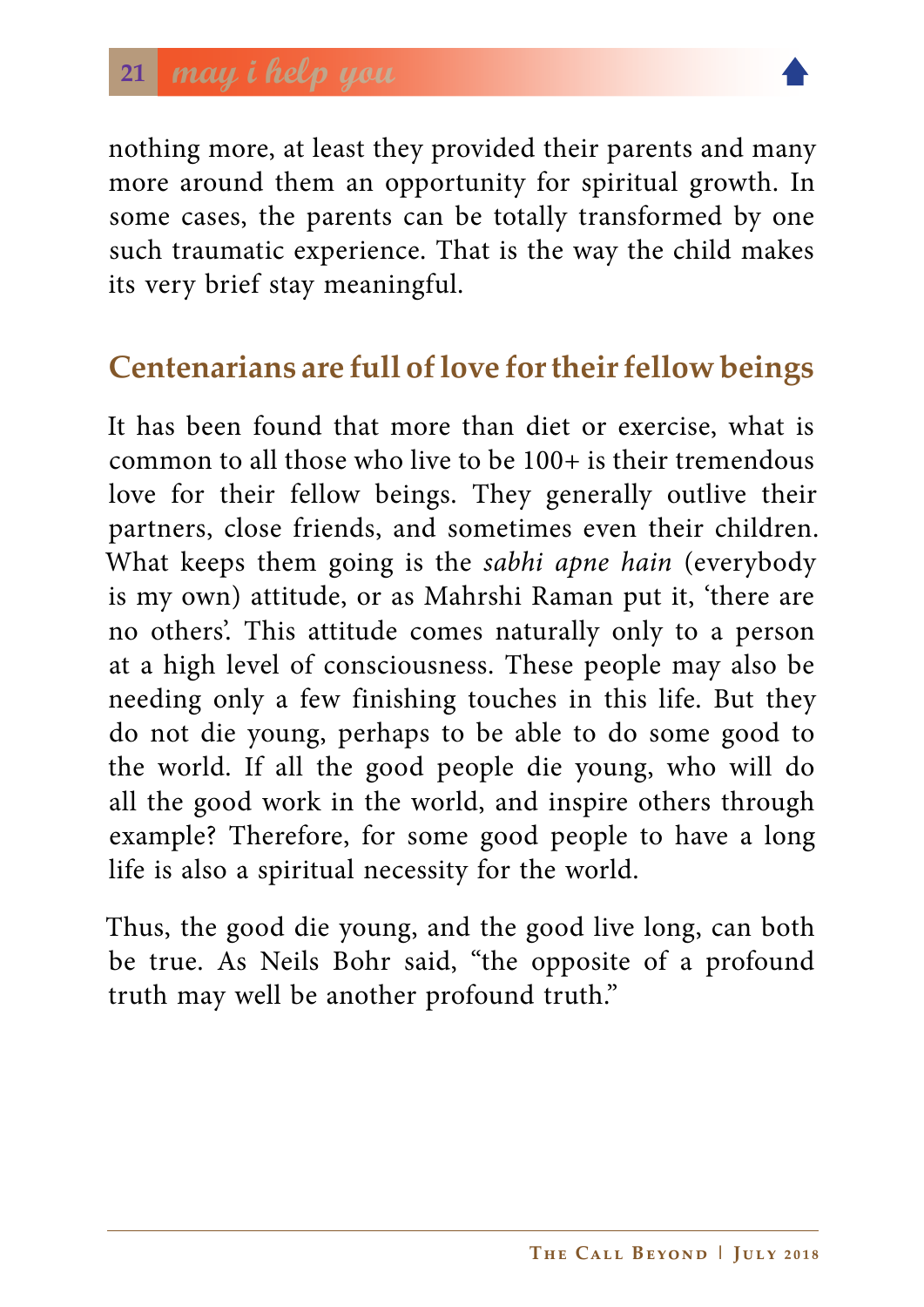<span id="page-21-0"></span>

#### **Feedback on the Course on Teaching Yoga conducted from August-December 2017**



The course works on many levels and not just the physical body. Through the study of physiology & anatomy, I developed a deeper understanding of the body and its functioning. It was an amazing journey and learning which shall stay life-long with me.

Puneeta Puri

The course was a wonderful opportunity for self improvement, self discovery and self love. Before I joined the course my mind was always restless. I was a highly ambitious person. Having achieved a lot in life, somewhere my ego had become very huge and led to me having high expectations from myself, others, the world, everyone. As a result I used to angry very quickly. I have learned only in the last four months to relax, to reduce my expectations, and to take everything as a gift from the Divine. I also learnt to calm myself down, become more mindful of my posture, and what I need to avoid for reducing back pain. I had a remarkable decrease in my back pain, my sleep is better and I feel much happier now. Nothing externally has changed, but all these positive internal changes, particularly my attitude towards everything has become more positive. My office people have noticed changes in my nature and have said that I am a more relaxed and positive person now. My children (for whom I was a dictator mother) too: I am laughing and joking more with them. I have tried to use most of the things taught in the course to heal myself, and my relationship with my kids and the staff. It's been a life changing experience for me.

Lucy Rana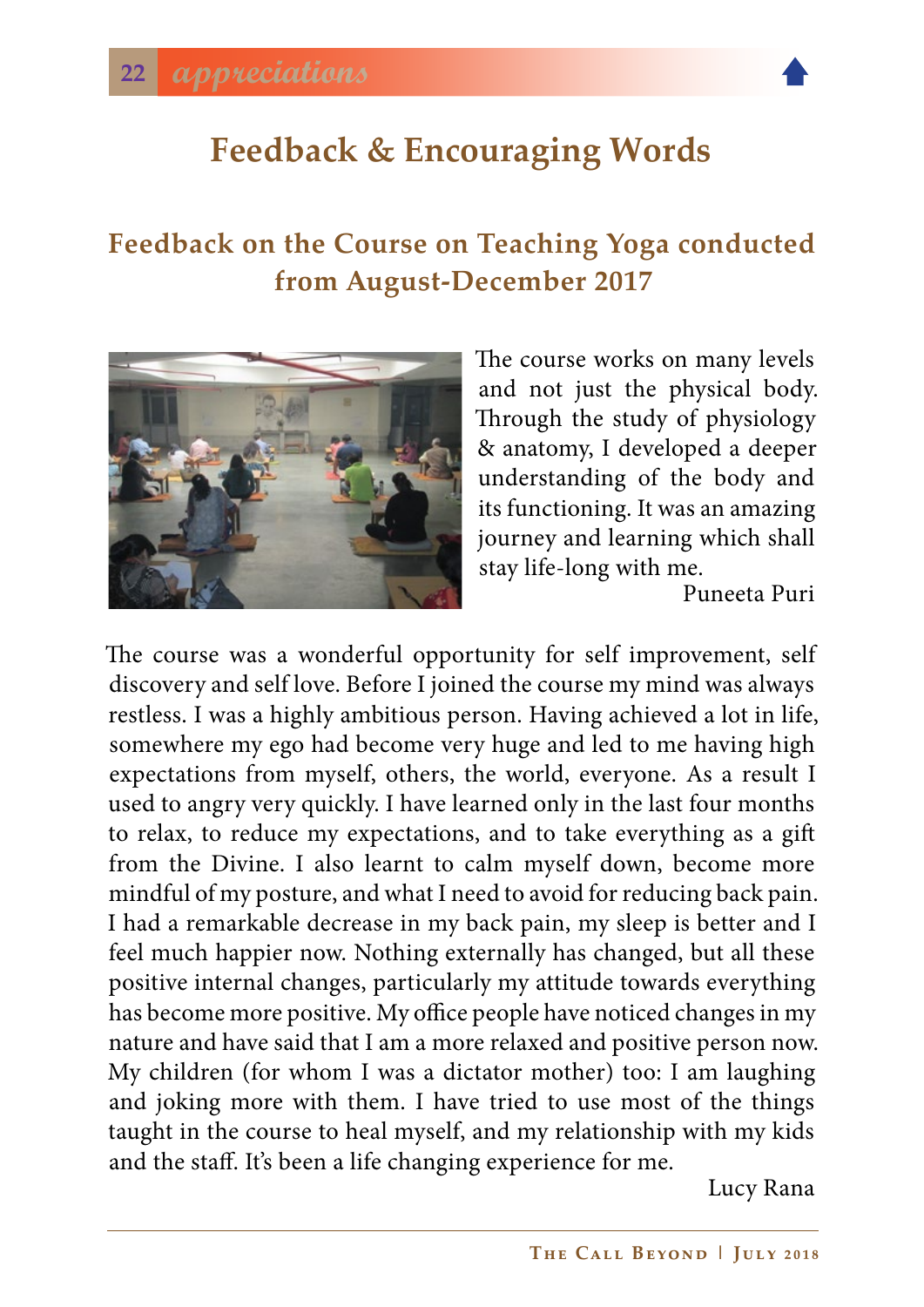I must say that the course has been the awakening light in my life. I am a person who lives in and with speed, which is just the right recipe for aches and pains that I have been suffering from for a long time. Through this course, I have gained and imbibed a pace, a slower comfortable pace. I understood that my body is an instrument for the purpose of my life, each day, every day.

This course brought me to college again with exams, marks, attendance, friends and breaks/food. Singing, the theory session, songs and bhajans, have helped me reconnect with the energy in the hall.

Anjali

The course is an eye opener. Although I had a vague idea about yoga, I was really enlightened by this course. It changed my attitude towards life.

Gayatri Rath

#### **Feedback on Madhuban**

Dear Anju didi

It was indeed a great experience for us to visit Madhuban and feel like have created a bond with the place. Would look forward to further visits and also possibilities of working with you on digital learning for the govt schools adopted by you.

> Puneet (Goyal) iDream Education, [www.idreameducation.org](http://www.idreameducation.org) (in an e-mail dated 23 June 2018)

I would like to place on record that our experience in conducting the Yogadarshana workshop at your divine and idyllic Ashram was indeed a memorable experience for all of us . I am mentioning this based not just on my own experience as a coordinator but also on the experience of our respected professors Sri V.N.Jha and Smt. Ujjwala Jha, and also on the feedback received by us from the participants.

> Ananth T.N. (in an e-mail dated 3 July 2018)

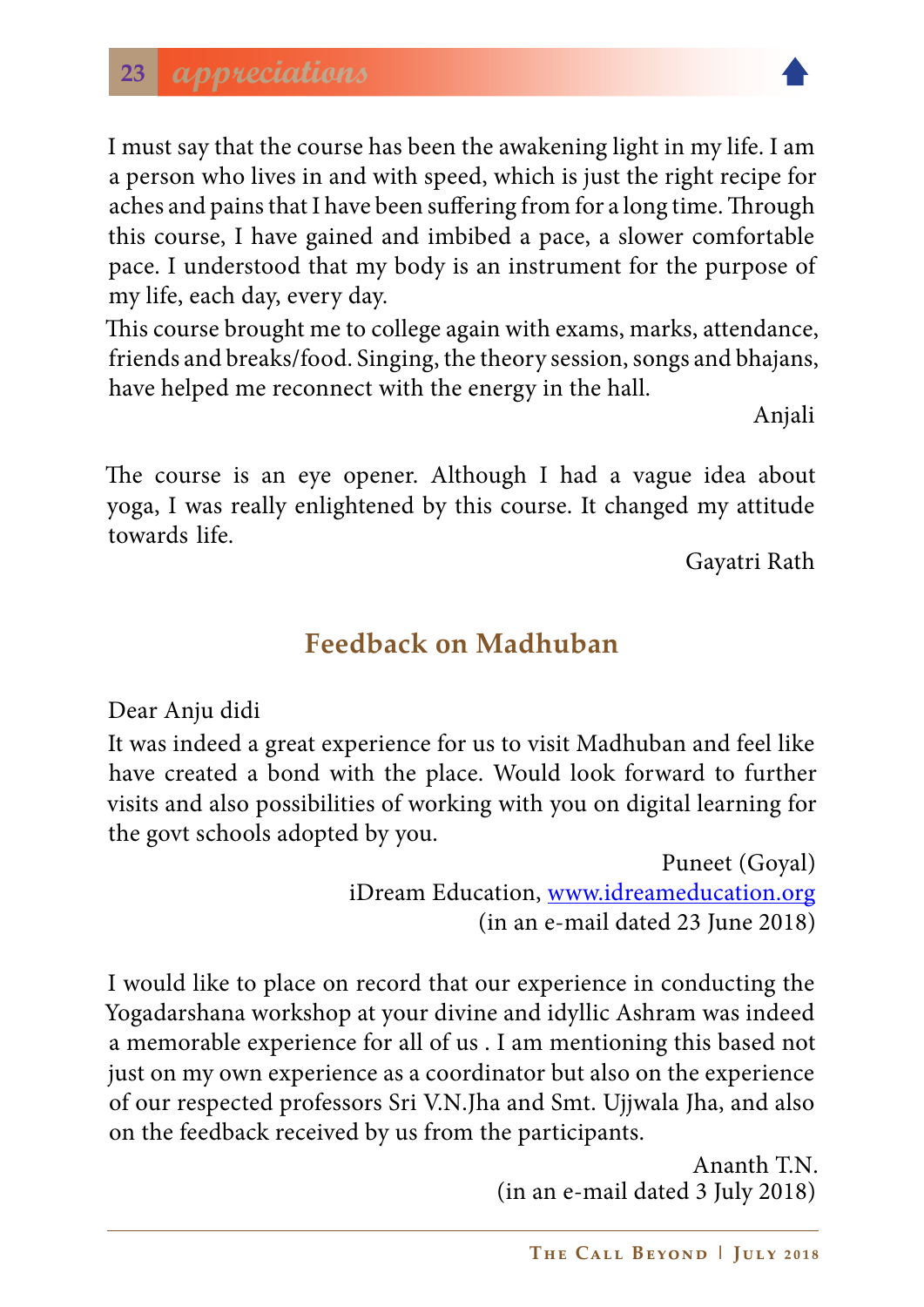

#### **Feedback on the Workshop Mythology for Kids (18-29 June 2018)**



Anirban learnt a lot from the many stories told during the workshop. This was an excellent initiative to introduce/ reinforce the vast wealth of our mythology to young children.

Aparajita Mishra

Very well conducted. Very informative. My elder son, who is 8, was very eager to go to the class every day. He said "the teacher tells the story in a very interesting way. I don't want to miss any part of it." My younger son, who is 4, was very keen to play his "peacock" part.

Parul Priya Srivastava

It was wonderful experience for my child Aadhyan. He was so enthusiastic about the next day because of the fun filled environment. Appreciate the efforts and dedication of the teacher.

Pritha Pandey

Felt proud when my son came to me for doing pranaam. His confidence has risen so high after attending the class and its quiz. He now has thirst for mythology and wants books on it.

Versha Yadav

The class was fun. Kids learnt a lot. Glad they learned Bhajans. Classes aroused interest in mythology. Although I felt Saisha was small to learn all of that but I enjoyed watching her performance.

Ma'am you are awesome, loved the way you taught them to respect elders. Thank you for your support and enthusiasm.

Geetika Aggarwal

It has been an excellent learning experience for my daughter Shagun. It opened up a completely new world for her. Shruti Rai bharadwaj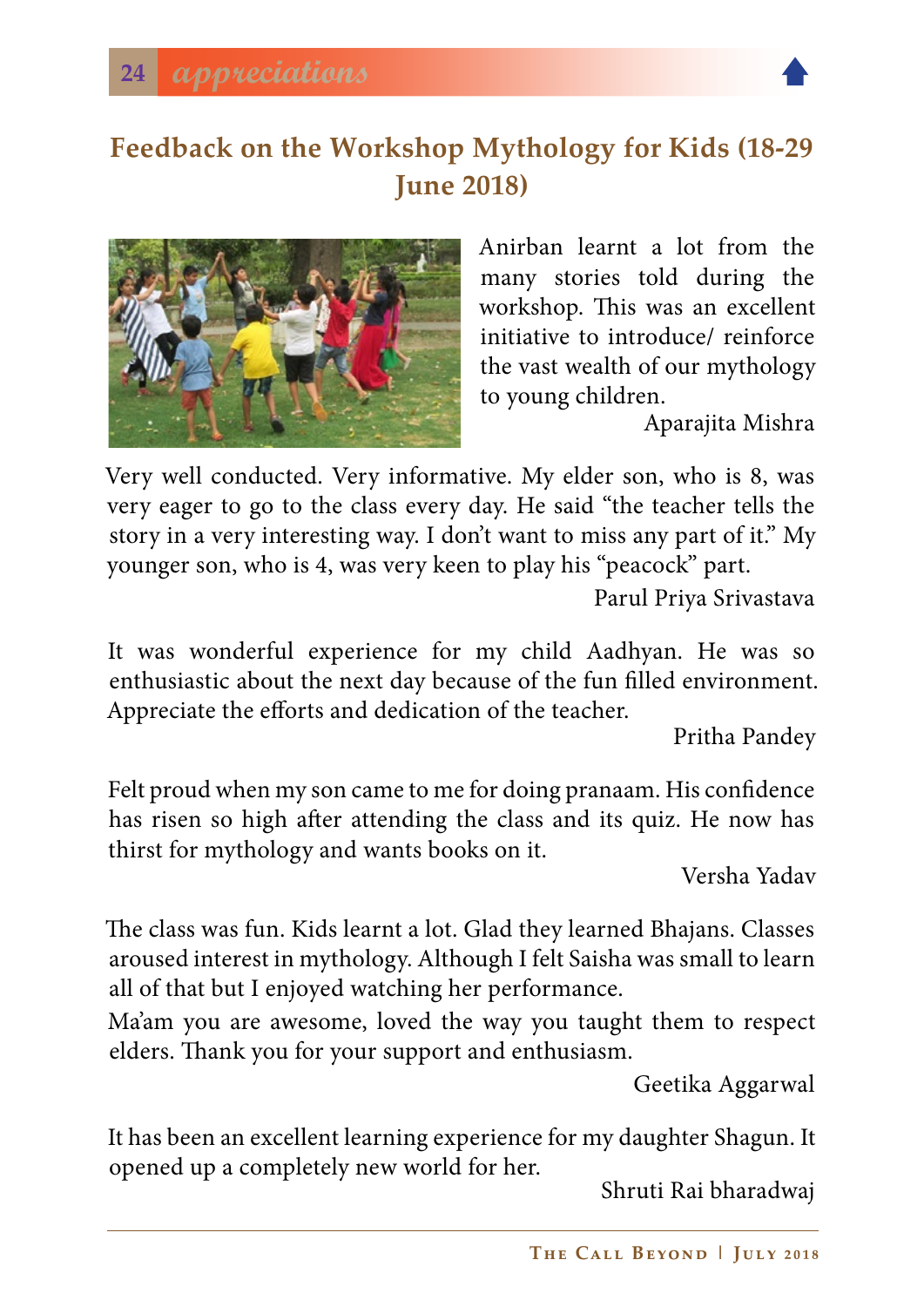I am hopeful this programme leads my child to the very rich world of our culture and mythology.<br>
Alpa Jain

#### **Tara Didi's Birthday, 5 July 2018**



Dear Tara didi

The teachers at MIS join me in thanking you for the lovely treat that you gave us yesterday. While the cake and samosas were delicious, what everyone really appreciated was the tulsi plant. It was such a thoughtful gesture.

Thank you once again. Lots of love,

Sanghamitra (Ghosh)

Principal, The Mother's International School (in an e-mail dated 6 July 2018)

Dearest Didi

Many many happy returns of the day! I am so glad our paths crossed and we were able to share so much love and bonhomie.

Rahul, Jyotika, Nikhil and Madhav

Happy Birthday, Didi

Thank you so much for giving us this beautiful Ashram. Because of this beautiful and calm place, we are able to focus on our goal. You are the medium for us girls to be in this serene and blessed environment. Your persona inspires us very much. We want to be like you.

We are really thankful for the wonderful opportunity you have given us to get connected with the Mother and Sri Aurobindo. We really feel the blessings of the Mother.

Akriti, Deepa, Riya and the other 'Shalinis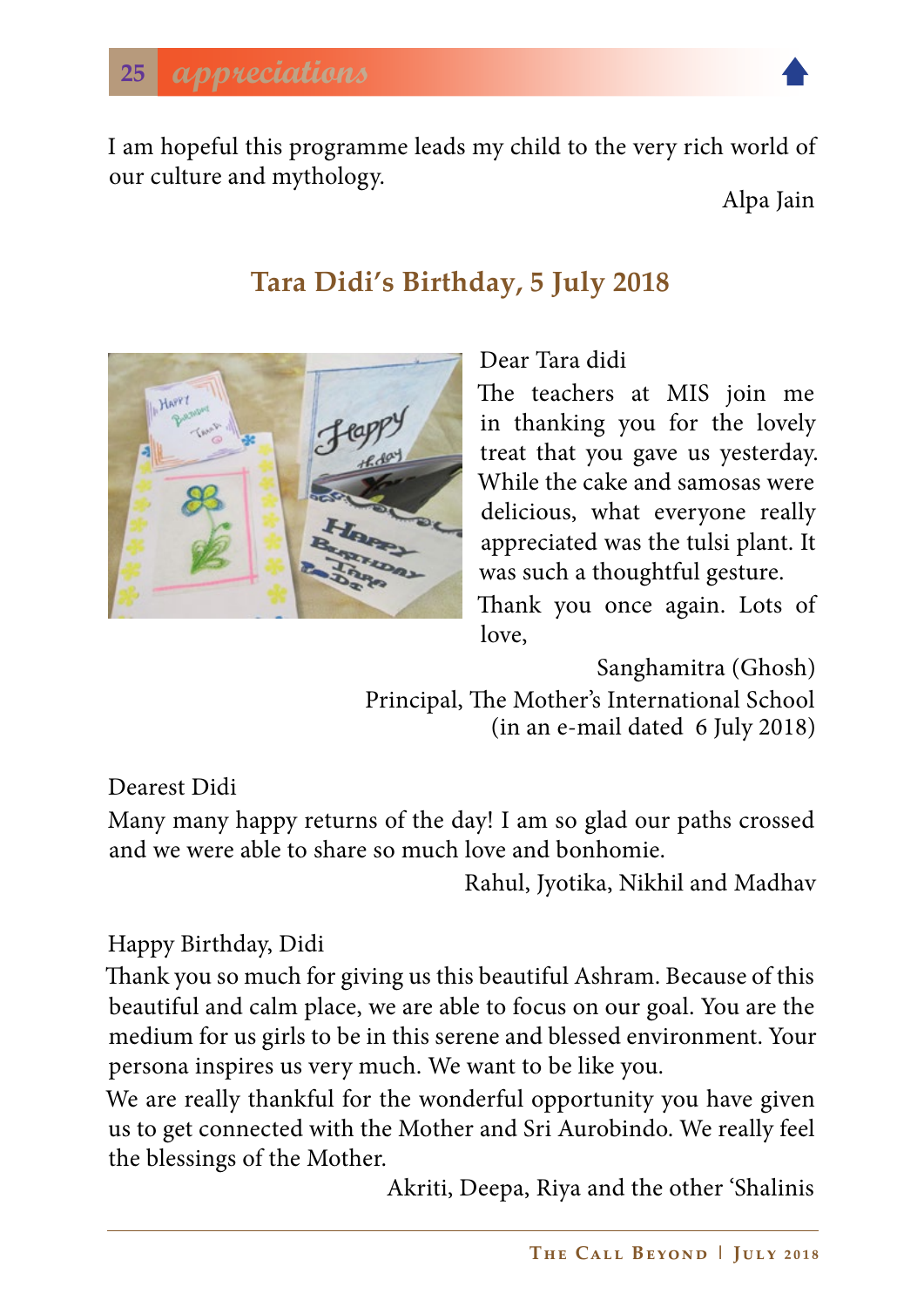# <span id="page-25-0"></span>**Forthcoming Events**

# *Bhajan Sandhya, 19 July 2018*



An offering of devotional music will be made in the Meditation Hall of Sri Aurobindo Ashram – Delhi Branch by Dr Mithu Pal on Thursday, 19 July 2018 at 7 pm*.* All are welcome to attend.